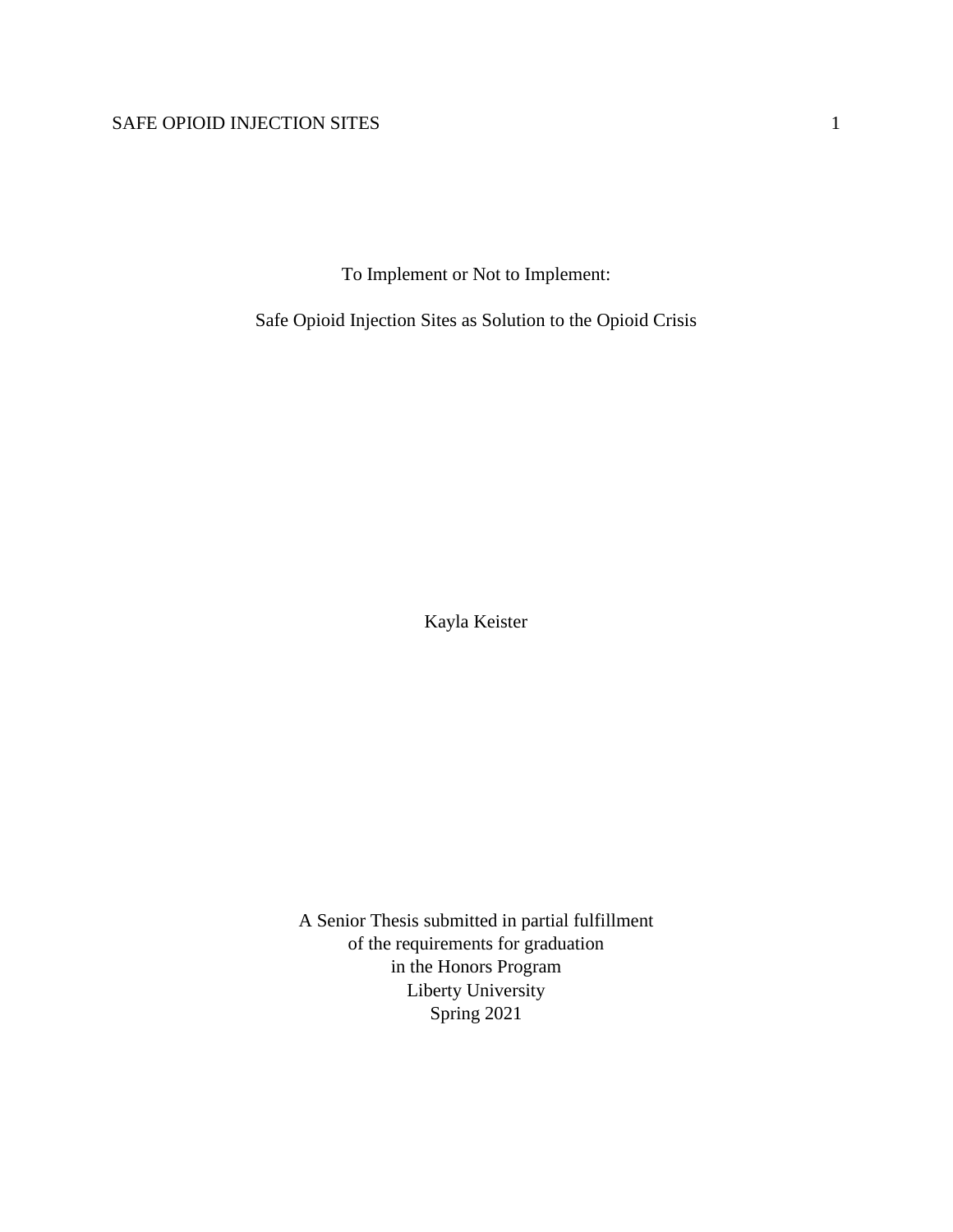Acceptance of Senior Honors Thesis

This Senior Honors Thesis is accepted in partial fulfillment of the requirements for graduation from the Honors Program of Liberty University.

> Cindy Goodrich, Ed.D. Thesis Chair

\_\_\_\_\_\_\_\_\_\_\_\_\_\_\_\_\_\_\_\_\_\_\_\_\_\_\_\_\_\_

Mary Lynn Clarke, Ed.D. Committee Member

\_\_\_\_\_\_\_\_\_\_\_\_\_\_\_\_\_\_\_\_\_\_\_\_\_\_\_\_\_\_

David Schweitzer, Ph.D. Assistant Honors Director

\_\_\_\_\_\_\_\_\_\_\_\_\_\_\_\_\_\_\_\_\_\_\_\_\_\_\_\_\_\_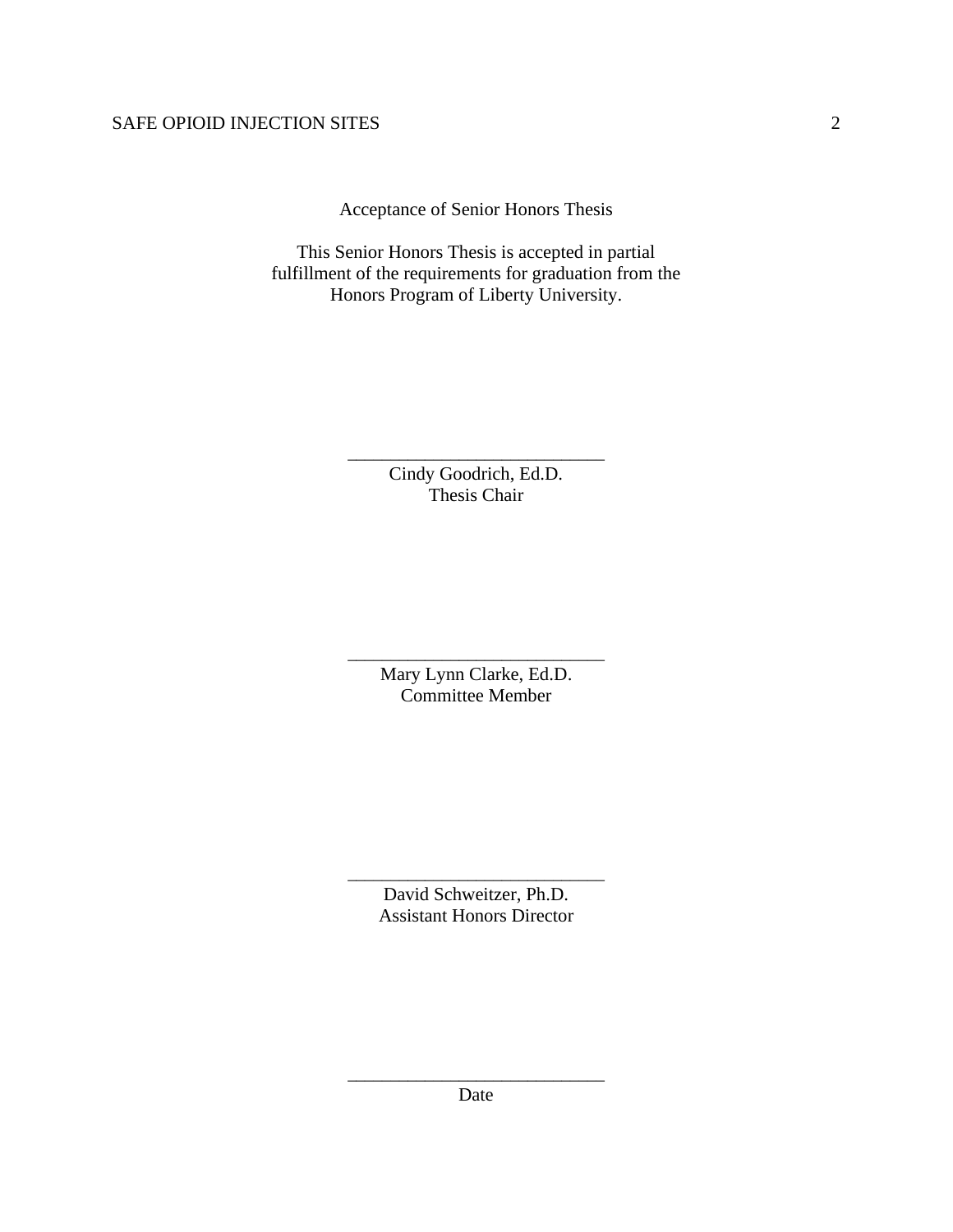#### **Abstract**

The opioid epidemic has been a crisis in the United States for the last 30-40 years but is just now being popularized by the American public. One potential up-and-coming solution to the opioid crisis is the implementation of safe opioid injection sites, which are locations where individuals may bring drugs to inject under the supervised care of medical professionals. They are currently being used in Canada as well as several Western European countries. The question remains, however, as to whether or not the United States is ready for the implementation sites in regard to public opinion, finances, and ethics.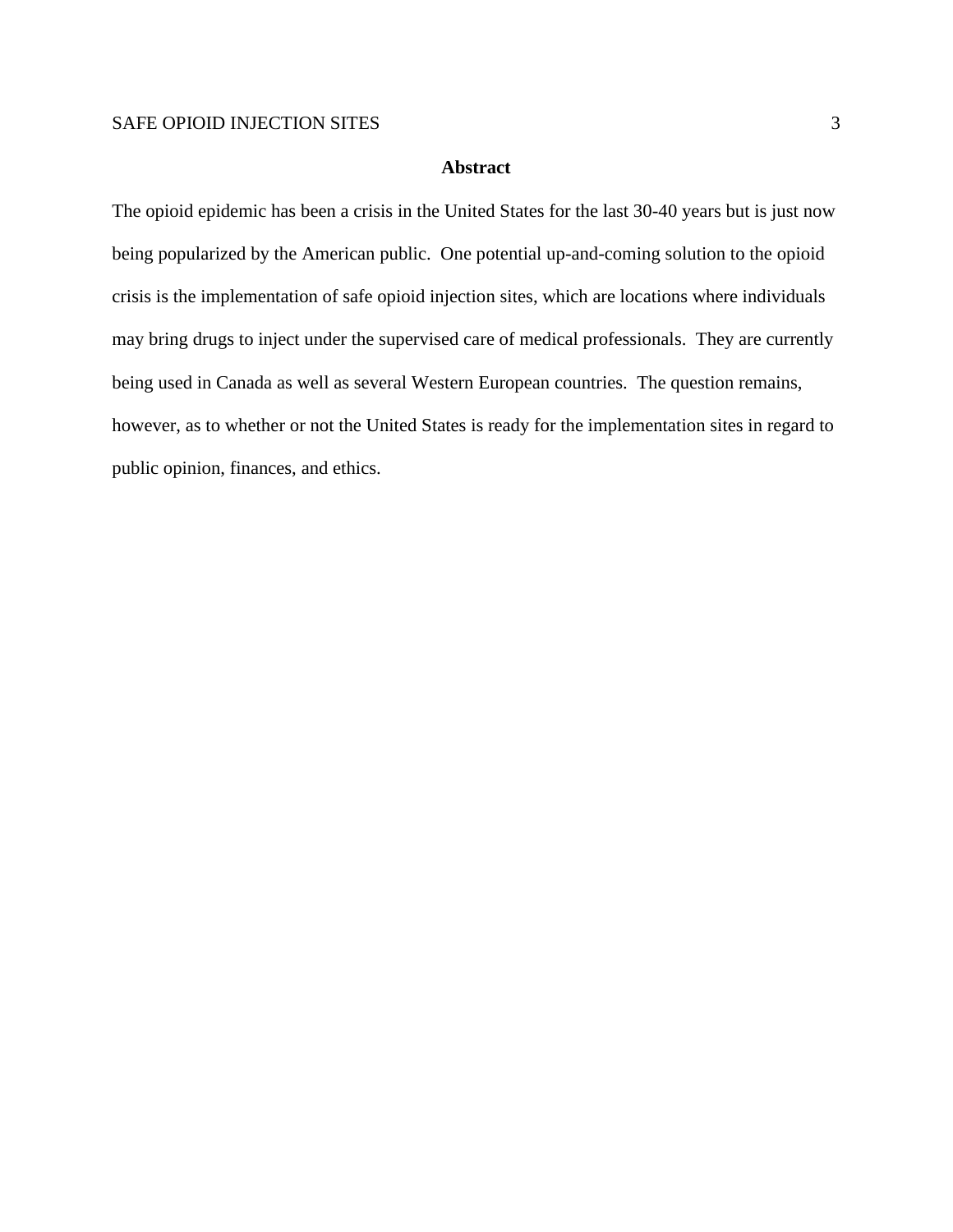# **To Implement or Not to Implement: Safe Opioid Injection Sites as a Solution to the Opioid Crisis Introduction**

The opioid crisis in the United States is an epidemic that has incited fear in many Americans within the last 10 years. However, the problem began much longer before, and many solutions to correct this problem have been attempted throughout the years. One of the more recent solutions to the opioid crisis is the development of the supervised safe injection site, a facility that allows "people to consume pre-obtained drugs under the supervision of trained staff, designed to reduce the health and public order issues often associated with public drug consumption" (Drug Policy Alliance, 2020, para. 1). Essentially, these sites provide a safe environment for individuals to consume drugs via the provision of sterile materials, administration of first aid, and correction of overdoses if necessary (Drug Policy Alliance, 2020). While there are currently not any of these facilities legally sanctioned in the United States, other countries such as Australia and Canada claim to provide overwhelming evidence for the efficacy of these sites, and the United States is jumping on the train as well (Nadelmann & LaSalle, 2017). In fact, multiple states such as New York, Pennsylvania, Washington, and California are all pushing for legislation, to legalize said facilities in hopes of reducing opioid overdoses, with support for these growing rapidly. However, there are many implications and facets of these sites that must be considered prior to approving them as an appropriate mechanism for handling the opioid crisis. Among these concerns are the efficacy of the sites, the readiness of the United States for the implementation of the sites, how the sites would change the role of the healthcare providers, and the ethics of implementing the sites.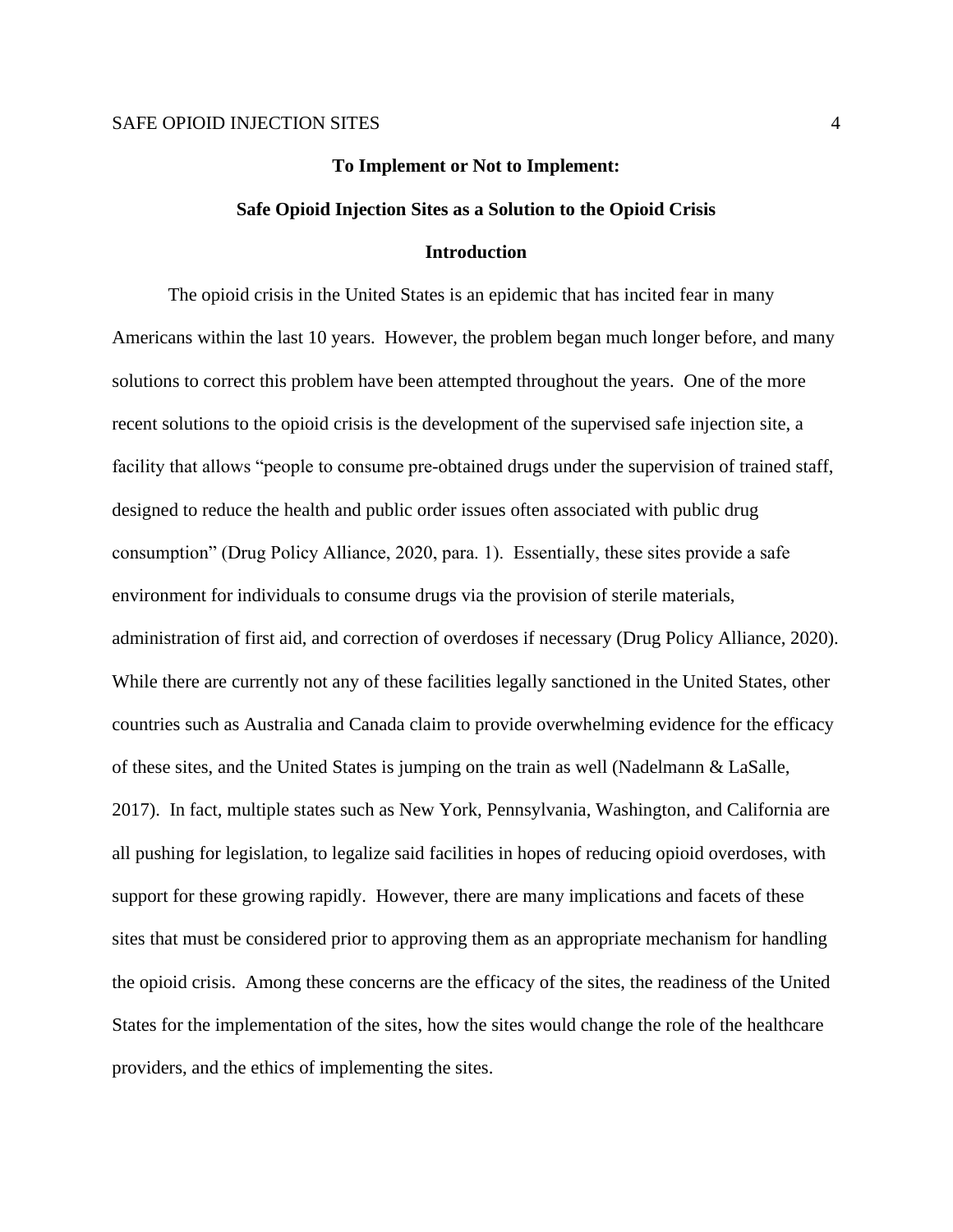#### **Background: The Opioid Crisis**

Despite the surge in American concern with the opioid crisis in the last 10 years, the epidemic has actually been occurring since the 1980s in 3 distinct phases (Dasgupta et al., 2017). In 1980, opioid narcotics were frequently prescribed for the treatment of acute pain, which incited fear as drug-related overdoses and injuries increased in occurrence. Thus, the United States responded with implementing behavioral and cognitive therapies and restricting the prescription of narcotics to treat pain (Dasgupta et al., 2017). However, this ended up being extremely problematic, because 10 years later in 1990, it was revealed chronic pain was being severely undertreated. In response, pharmaceutical companies took advantage of the opportunity and began to manufacture a variety of new formulations of pain medications to manage patients' chronic pain. As these new narcotic medications were developed, pharmaceutical companies underemphasized the abuse potential for the drugs, physicians prescribed them without necessarily having a good medical basis for doing so, and non-opioid medications began to be withdrawn from the market (Dasgupta et al., 2017). This characterized the first phase of the opioid crisis with the over prescription of opioid narcotics.

The second phase of the opioid crisis began in 2010 and was characterized by a surge in the number of heroin-related overdoses. This is potentially linked to two different aspects: an increase in susceptible individuals and the change in the formulation of OxyContin (Dasgupta et al., 2017). It is believed after the first opioid crisis, individuals who became tolerant to the effects of those medications and who were physically dependent on the drugs, instead of continuing to pay for the more expensive, less potent options, turned to heroin, a cheaper and more potent opioid (Dasgupta, et al., 2017). Additionally, in response to the first opioid crisis,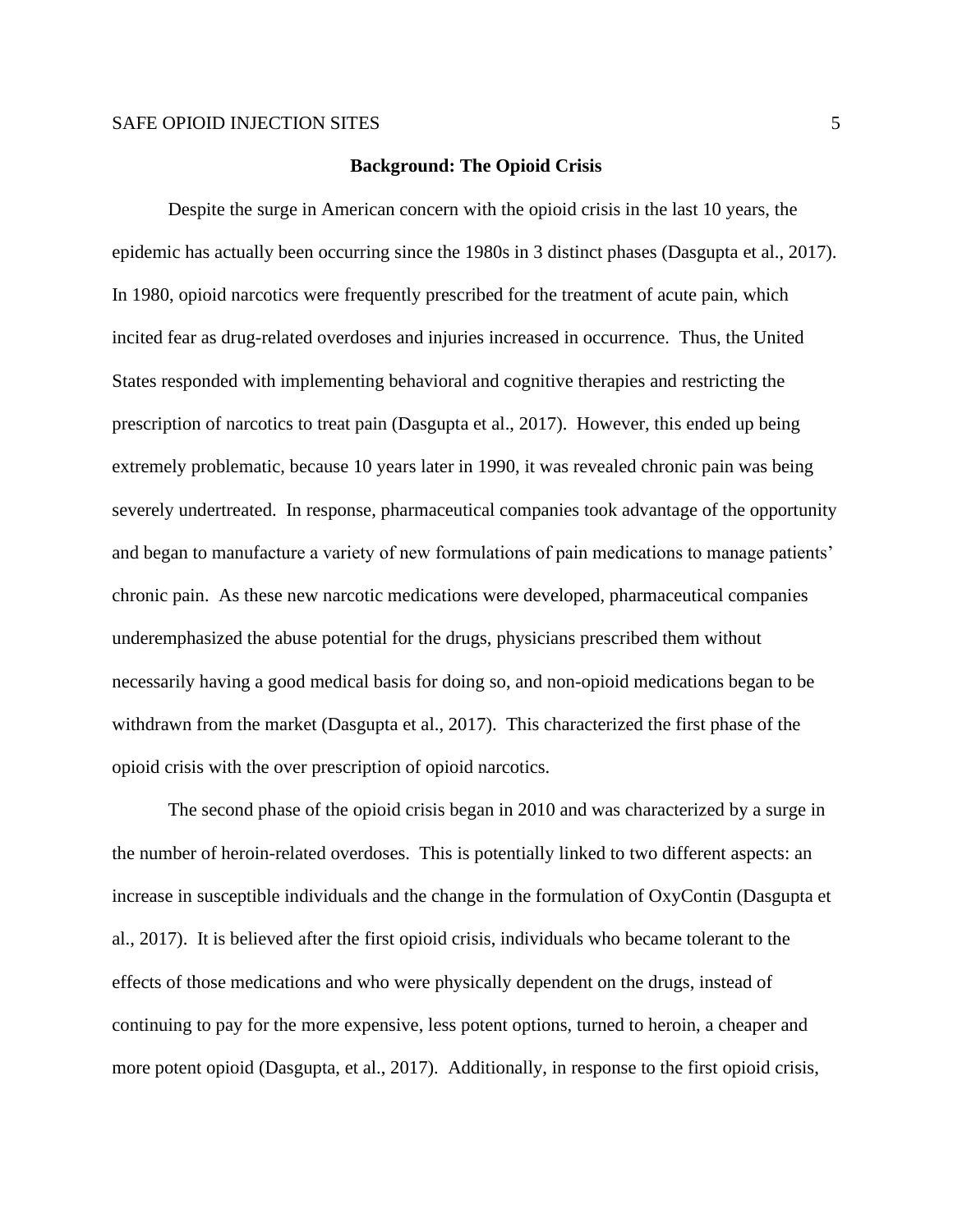pharmaceutical companies manufactured a version of OxyContin that made it impossible to crush and shoot up, and these companies strongly encouraged healthcare providers to readily prescribe this new formulation. Thus, it became much more difficult for individuals to abuse, potentially causing people to turn to heroin as well.

Finally, the third phase began in 2013 and is currently ongoing. Individuals afflicted by this third wave of the crisis are those who abuse fentanyl and synthetic derivatives (Dasgupta et al., 2017). Rather than the blame being placed on the over-prescription of opioid narcotics, in this phase, most individuals who come in for treatment state they were using heroin beforehand. Regardless of where the blame lies, this crisis is not one to be ignored, as between 2013 and 2016, the number of fentanyl and fentanyl-derivative-related deaths skyrocketed 540% (Dasgupta et al., 2017). This is a staggering statistic that requires intervention. The United States has implemented many responses to the opioid crisis in an attempt to decrease the number of overdoses. These measures include responses from organizations such as the National Academy of Medicine, revision of the National Pain Strategy, working with Medicare and Medicaid Services to reach their clients who struggle with opioid use disorder, enhancing the educational tools made available by the Centers for Disease Control and Prevention, and legislation put forward by both the Trump and Obama administrations (Gross & Gordon, 2019). Despite these steps, the opioid crisis is still rampant, and many states are beginning to push for legislation to legalize supervised safe injection sites. Whether these sites are a wise implementation at this time for the United States, however, is to be determined, and there are many factors to account for when considering the site as a potential harms-reduction strategy.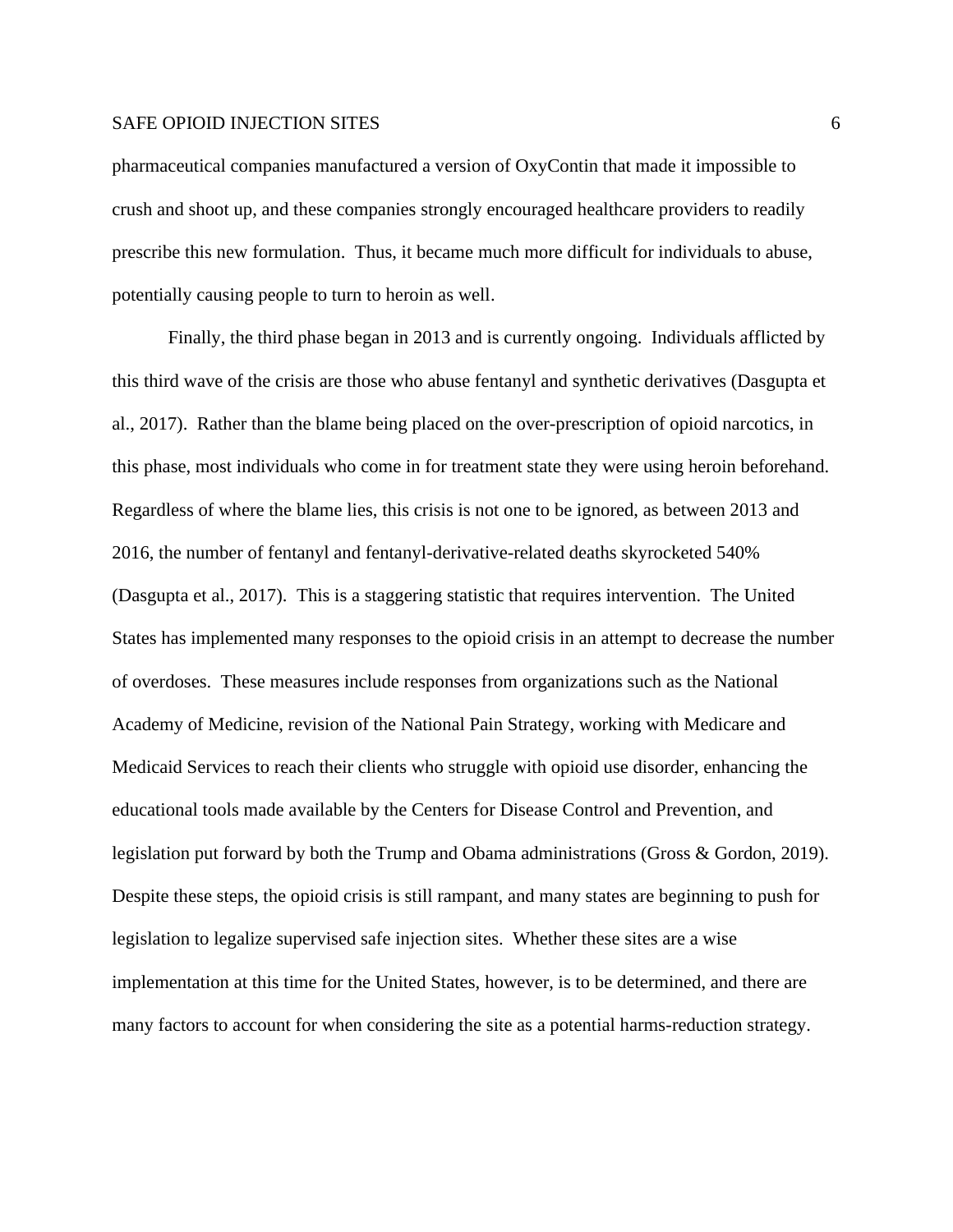#### **Safe Opioid Injection Sites**

#### **What They Are**

Supervised safe opioid injection sites are locations in which patients and clients are able abuse illicit substances and opioids under the supervision of medical care (Alcohol and Drug Foundation, 2020). These locations are implemented worldwide in developed nations and go by many different titles, including safe consumption sites, safe injection sites, supervised injection facilities, drug consumption rooms, and overdose prevention sites (Barry et al., 2018). Regardless of the name by which each site goes, they serve the same function universally. According to the Drug Policy Alliance (2020), these supervised consumption services seek to provide a safe, medically supervised location for individuals to come and use illicit drugs. These locations are also safe from prosecution, so the medical personnel and clients are outside the realm of the law. The individual obtains the substance(s) prior to arriving at the facility. Once the client is at the facility, the client receives sterile medical supplies (such as needles and syringes) and is permitted to enter a room, typically private, and inject the drugs with the provided supplies. The medical staff at the location are there to answer questions regarding safe injection practices; monitor the clientele for signs of overdose; and administer lifesaving first aid such as oxygen, naloxone (an opioid-reversal agent), and other resuscitation efforts in the event of a client overdose. Additionally, the healthcare providers onsite can direct patients to support groups as well as rehabilitation facilities if that is something the client wishes to pursue. The medical personnel are not responsible for assisting clients in injecting substances nor providing substances for the clients to inject (Drug Policy Alliance, 2020).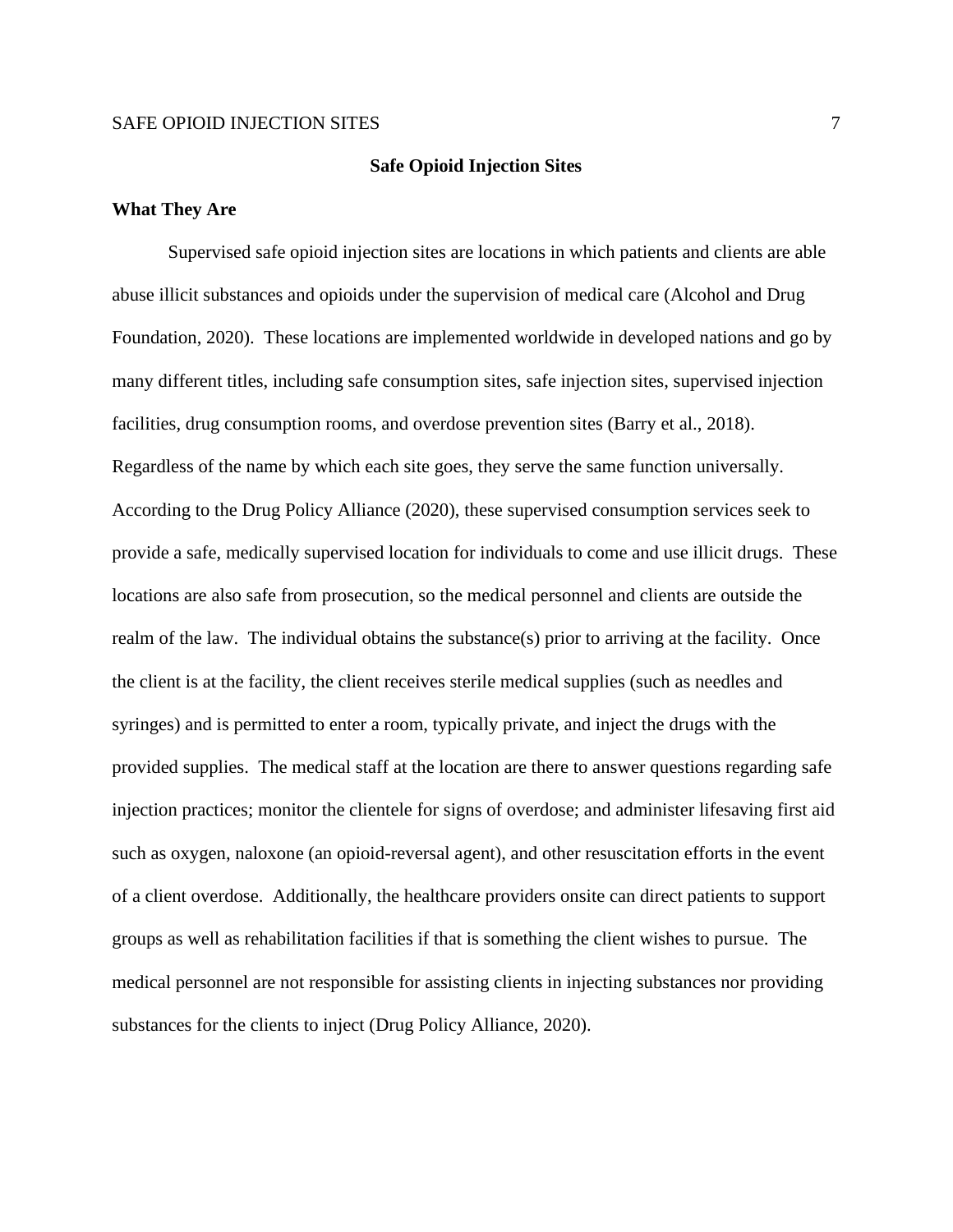#### **Where Safe Injection Sites Are Currently Implemented**

Safe injection sites are currently being used throughout many developed nations worldwide, including Australia, Canada, Denmark, France, Germany, Luxembourg, the Netherlands, Norway, Spain, and Switzerland (Drug Policy Alliance, 2020). One of the most studied safe injection sites opened in Vancouver, Canada, in 2003 (Ng et al., 2017). Since its opening, a study has been conducted to determine the efficacy of these sites as they relate to mortality rates, ambulance calls, and disease transmission (HIV and hepatitis C). For this specific site, it was found after the opening of the site, overdose deaths decreased from 253 to 165 out of 100,000 within 500 meters of the safe injection site, resulting in approximately 1 death per 1,137 people being prevented annually. The decrease in the number of opioid-related overdoses, however, was limited to the 500-meter perimeter surrounding the facility. Regarding disease transmission, it was determined only 9% of the site users were admitted for skin conditions to hospitals as opposed to 15% admitted prior to the site opening. Although supervised injection site nurses referred more opioid abusers to a hospital, after the opening of the site, the length of hospital stay decreased by 8 days. Finally, the average number of monthly ambulance calls in which naloxone was administered for opioid-overdose reversal decreased from 27 to 9 (Ng et al., 2017). There have been no fatal overdoses reported since the opening of the site in 2003. At first glance, it may seem this site provides several benefits, but there are several limitations as well, including that all of these statistics are limited to the immediate area around the site. They cannot be linked to the remainder of the city, much less the remainder of the country. Thus, it is difficult to universalize these sites or justify their implementation outside of the local area.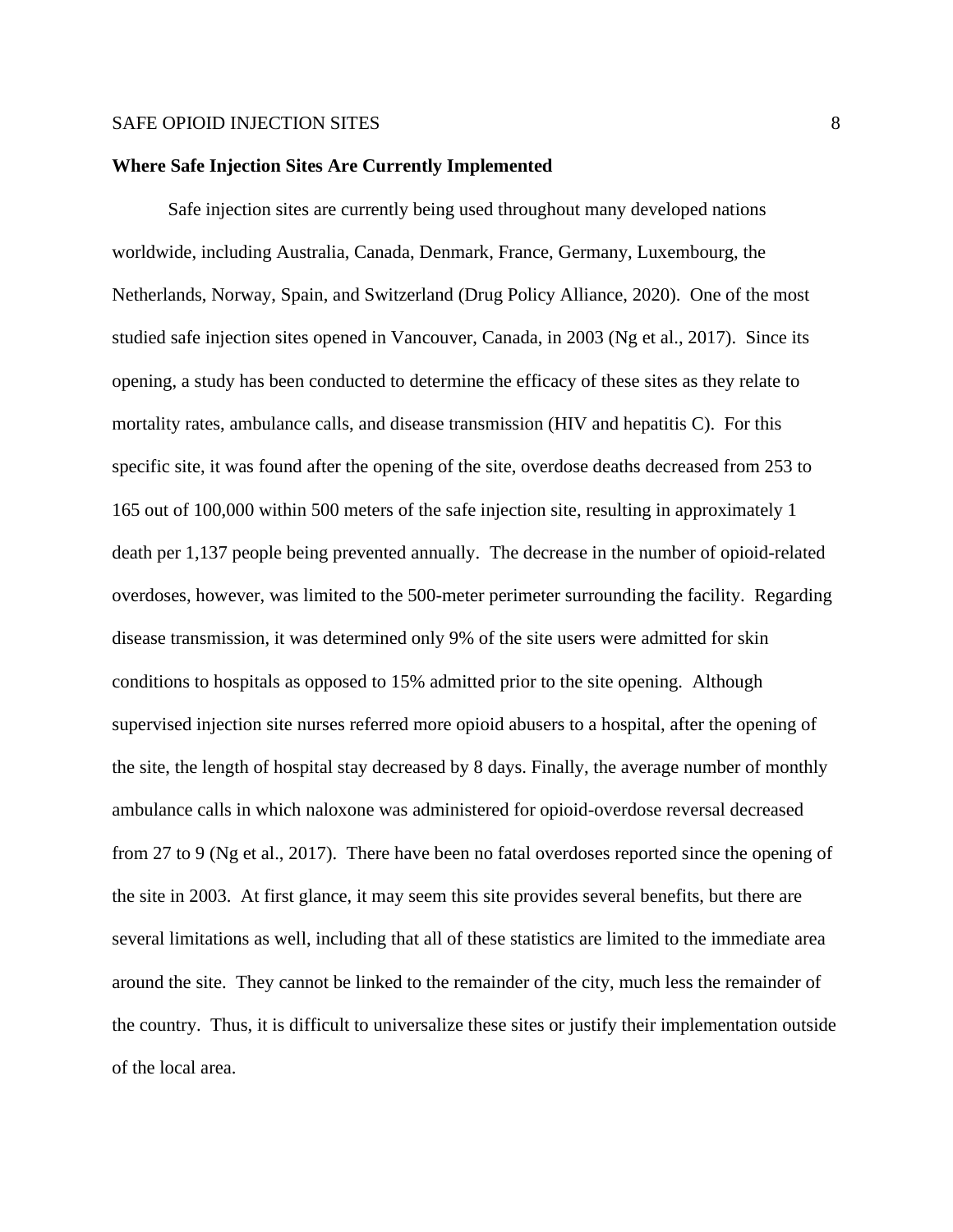The Medically Supervised Injection Centre in Sydney, Australia is an additional heavily studied safe injection site. This Centre, however, has slightly different results presented than the location in Vancouver. According to Dertadian & Tomsen (2020), Sydney first experienced dramatic drops in localized opioid-overdose-related fatalities; ambulance callouts were decreased by 68%; and fewer individuals used illicit drugs and discarded needles in a public setting. The statistics, however, have not remained that way. In fact, from 2006 to 2015, the number of opioid-related deaths has doubled, increasing by approximately 172 deaths from one year to the next. This is believed to be partly related to the increase in available synthetic opioids but also to the lack of accessibility to the Medically Supervised Injection Centre. It is believed drug abusers in close proximity to the site have a greater advantage, and those who live more remotely from it have decreased access. Because the site is located within the inner city, many individuals who live in the suburbs are fearful of experiencing crime and violence if they come to the inner city in hopes of using the Centre. Thus, there has been a calling for an additional supervised injection site that is more accessible to the individuals who live in the suburbs (Dertadian & Tomsen, 2020). The call for a second site may seem a bit unnecessary. The first site was only effective for the first few years of its use in decreasing opioid-related deaths, as those numbers skyrocketed in the subsequent years. Thus, there does not seem to be enough evidence to support the opening of a second site. It is also important to note, much like Vancouver, the positive results that were produced from this site originally are limited to the very close area surrounding the site, meaning they cannot be universalized or expanded to the remainder of the country and continent because results are highly individualized when it comes to these sites. Thus, it is important to remember that, when considering the implementation of supervised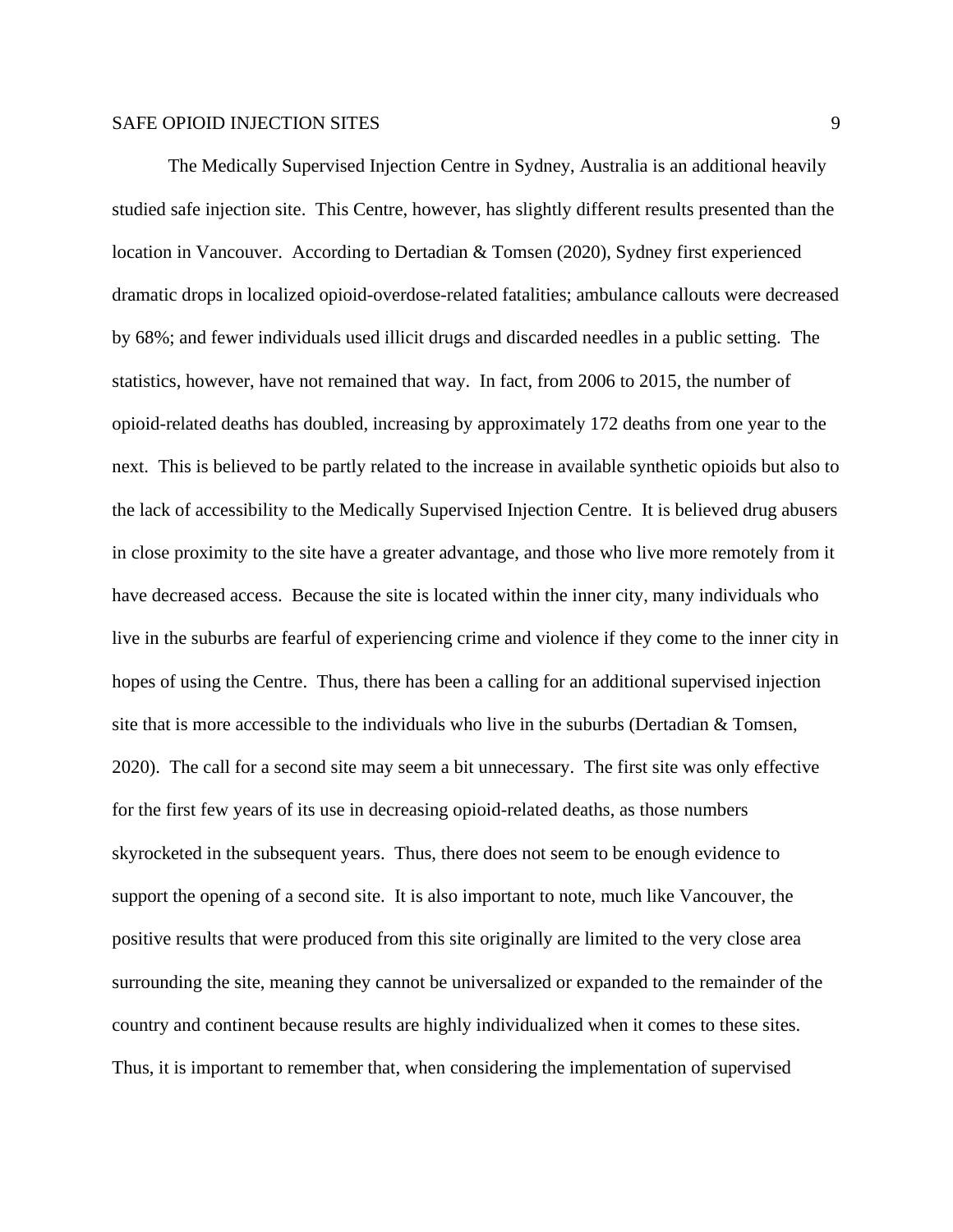injection sites, positive results from one area may not necessarily be generalized to the area of potential integration.

#### **The Efficacy of Safe Injection Sites**

One of the most important questions to ask regarding the implementation of safe injection sites is, do they actually work? Although there are multiple operating sites throughout the world, it is quite difficult to determine whether or not there is enough evidence in literature to support a more generalized, standardized implementation of safe injection sites. Many of the sites in operation serve a localized community, such as those discussed above in Vancouver, Canada, and Sydney, Australia. Thus, it is highly population based. Despite being focused on distinct populations, the majority of operating sites report the same numbers, including decreased length of stay in local hospitals, decreased opioid-related overdoses, and decreased incidences of naloxone use on ambulance calls (Karamouzian et al., 2017). Additionally, the implementation of safe injection sites in other countries appears to have decreased incidences of human immunodeficiency virus (HIV) and hepatitis C as they pertain to the use of unclean needles and syringes as well as needle sharing. In addition to the safe needle use, it appears as though there has been a significant decrease in the public injection of drugs and an increase in the safe disposition of needles and syringes after use. Statistically speaking, there is a great deal of evidence to support, for the most part, that safe injection sites achieve their objectives. These results, again, are limited to the communities in which they were studied (Karamouzian et al., 2017).

Karamouzian et al. (2017) also describes support even further for implementing a safe injection site as it relates to addiction treatment. In fact, multiple studies across Canada,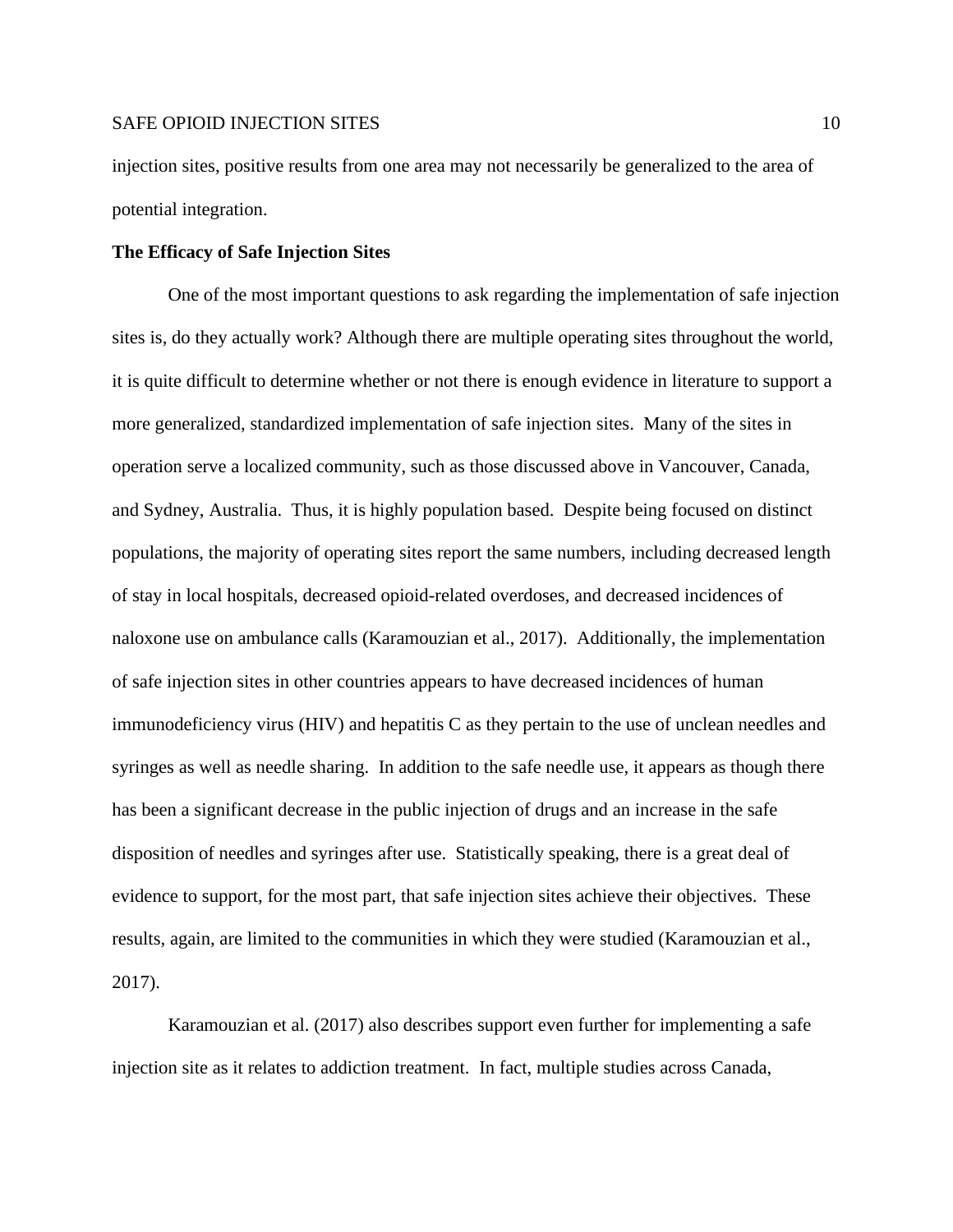Denmark, Germany, and Australia determined that individuals who go to the sites are more likely to seek treatment via detoxification programs as well as are more likely to receive referrals to addiction treatment facilities. The important concept to note here is that, through the injection site, the root cause of addiction is addressed (even if not prioritized), which is often overlooked by those in opposition to safe injection sites (Karamouzian et al., 2017).

An additional consideration regarding the efficacy of safe injection sites is the mental health and well-being of the individuals who choose to use the sites. Kappel et al. (2016) conducted a qualitative study to analyze the health and well-being of Danish individuals who utilized drug consumption rooms. Although safe injection sites can have negative connotations surrounding them, there is much evidence in support of the importance of a positive healthcare provider-patient relationship. In fact, according to Molina-Mula and Gallo-Estrada (2020), a positive nurse-patient relationship affects the care provided throughout the time spent in a facility, including autonomy, decreased length of stay, and increased quality of and satisfaction with the care provided. Thus, that relationship is incredibly important. Kappel et al.'s (2016) study revealed that the safe injection sites provided a safe space for the clients who utilized them and that the healthcare providers were not judgmental but accepting. Within the drug consumption rooms, the clients did not feel the shame that is experienced elsewhere because of how the healthcare workers treated them, facilitating a positive care provider-patient relationship. Because of this positive environment, clients were better able to trust the healthcare providers when being educated, care providers were better able to prevent and treat overdoses, and care providers could refer patients to treatment and detoxification facilities when necessary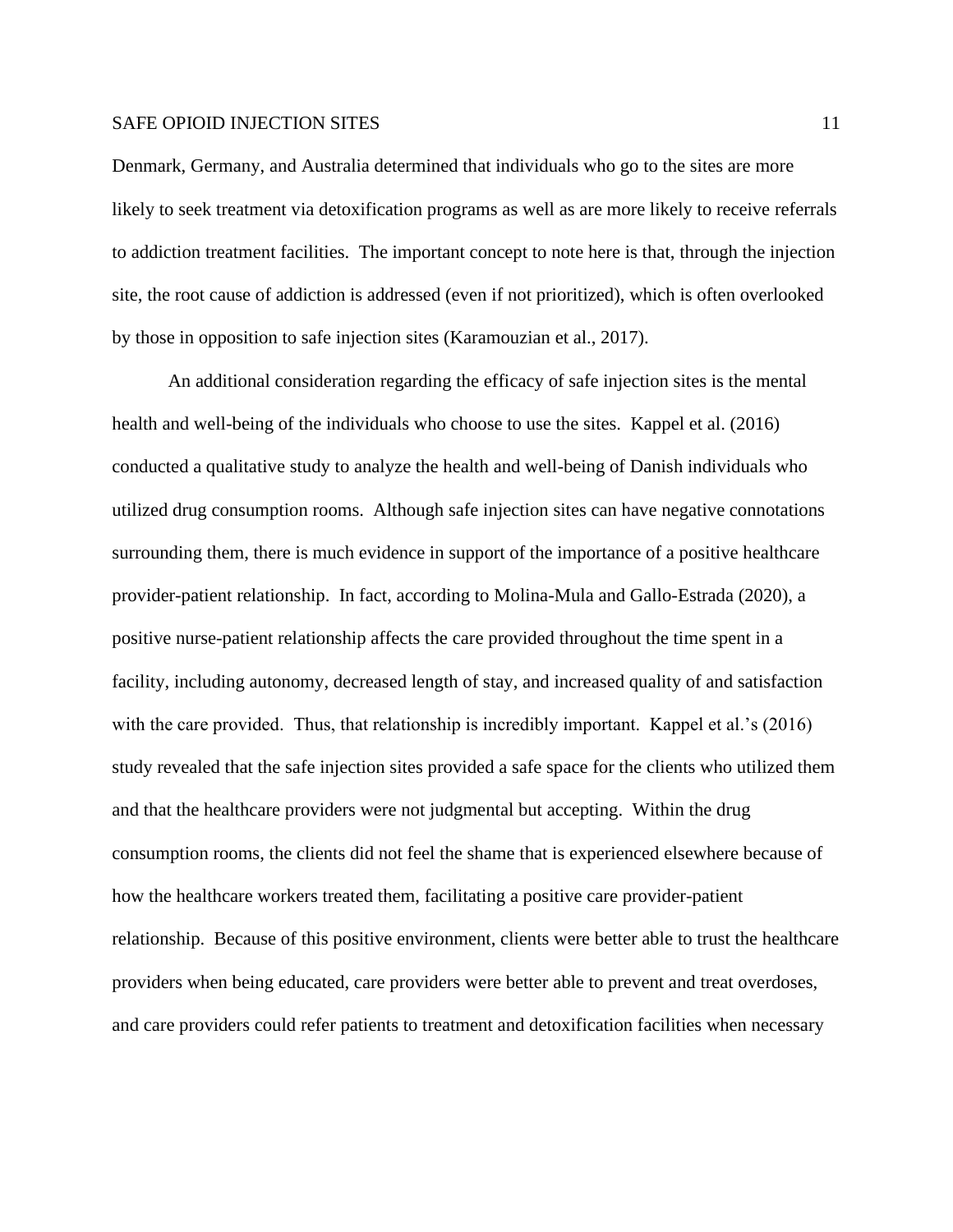(Kappel et al., 2016). Essentially, safe injection sites appear to have the capacity to do more than just lower statistics.

Despite the apparent efficacy of safe injection sites, it still appears there is a deficit of information and literature to support a generalization of them to other locations. In fact, Caulkins et al. (2019) acknowledge this fact in a study conducted to analyze the existing literature regarding safe injection sites and their efficacies. They state that although there have been millions of uses at the sites and no deaths secondary to overdose, it is difficult to determine if the sites would be beneficial due to the fact that they are only implemented at the local population level. Additionally, there is a significant limitation in the literature due to the low number of sites studied and evaluated (Caulkins et al., 2019). The apparent deficit in the literature is also acknowledged by May et al. (2019). One of the largest concerns for May et al. (2019) in the evaluation of safe injection sites is the lack of randomized controlled trials that have been used in the process. Randomized controlled trials are of the highest experimental design and provide some of the strongest support for evidence, something that would be incredibly useful in determining whether or not to implement a safe injection site. However, the strongest evidence for the sites has been the quasi-experimental design, which does not allow for a researcher to ascertain the causal evidence that would be necessary to most accurately assess whether or not the sites are efficacious and worth implementing. May et al. (2019) also notes this lack of certain and substantial evidence is already having implications, as sites are not readily being popularized and implemented on a larger scale. This can be seen specifically in areas such as the United Kingdom and the United States who, despite several other developed nations having implemented the sites in local communities, have currently decided against the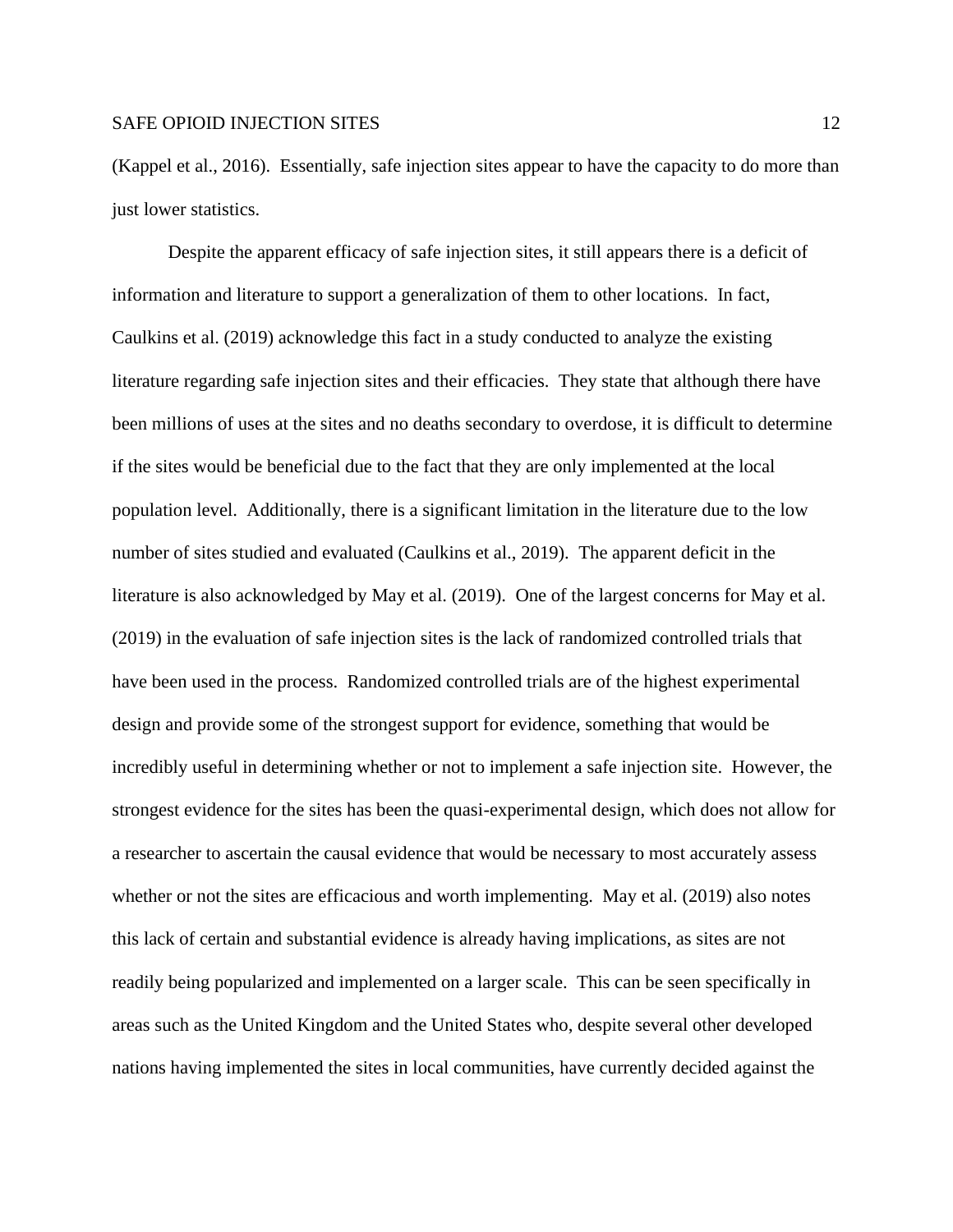implementation of the sites (May et al., 2019). Thus, it is important to maintain a great deal of caution when considering these sites because, despite evidence for efficacy existing, it is still fairly limited in its scope.

#### **Readiness of the United States**

Community readiness and receptiveness toward the implementation of safe injection sites is also a key factor in determining whether the United States should move forward with this. As with any new initiative or program, the most important step is assessing the needs and desires of the community, because, if the community is not prepared, then the initiative will not be successful (Evans-Agnew et al., 2016). The community, in this case, is the population of the United States. First, it is important to note there are already several states seeking approval for the implementation of a local safe injection site, including New York, Pennsylvania (which has already received approval for a pilot site), Washington (which has received approval for two pilot sites), and California. Thus, the idea is already in the heads of the governing authorities of certain states in the United States, and it is likely that if it is implemented in one, others will follow. However, there are other considerations to keep in mind regarding the readiness of the United States.

#### **Readiness for Change**

Prior to taking any further action toward the implementation of safe injection sites, it is incredibly important to assess whether or not the American public would be receptive toward such a move or whether something such as this would be feasible. To begin, there is no doubt Americans are aware of the opioid crisis and how it has afflicted the United States, touching many individuals personally. Through several public opinion polls, it has been found the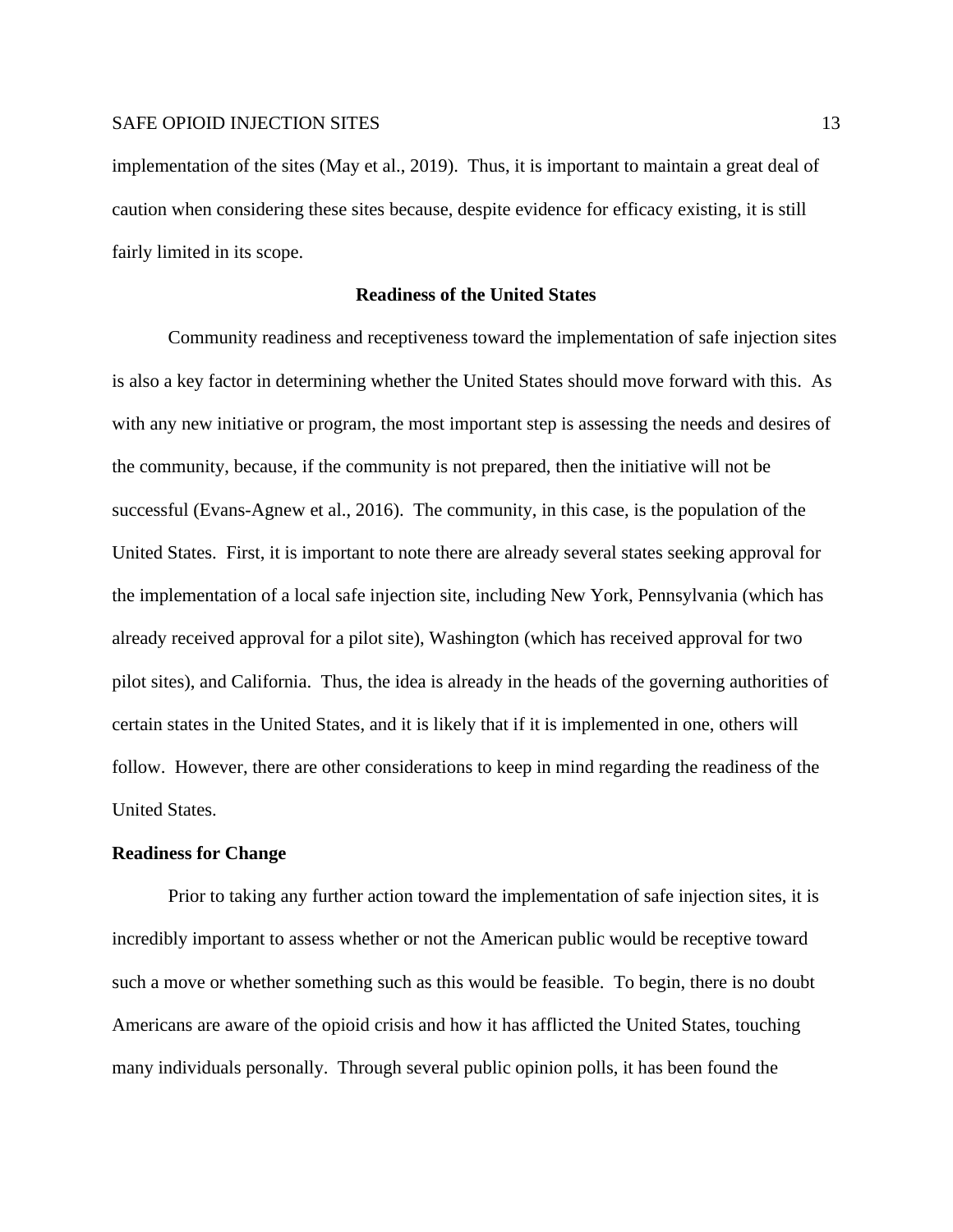majority of United States people are receptive to the increase of general community-based initiatives as a response to the opioid crisis (Cook & Worcman, 2019). This may demonstrate a potential attitude of readiness toward change.

#### *Unsanctioned Safe Injection Site*

In addition to the general positive attitude toward community-based initiatives, there are a few other indications that could demonstrate a potential readiness for the implementation of safe injection sites in the United States. First, there is the opening of an unsanctioned safe injection site that is already in operation. According to Kral and Davidson (2017), in September 2014, a social service agency, with the approval of an institutional review board (IRB), opened an unsanctioned site at a nondisclosed location somewhere in the United States. The location contacted the researchers in hopes of evaluating the efficacy of the site since its opening in 2014. The site only allows users by invitation to protect privacy and security and is open for four-to-six hours for five days a week. The site is one large room that can accommodate approximately 60 clients at one time. It operates much like the safe injection sites or drug consumption rooms that are used in other countries; the individual supplies the substance(s), the facility supplies sterile injection tools, a trained professional supervises the room at all times, and once the client is finished using, the facility cleanly and safely disposes of the equipment used. The medical professionals at the facility are also able to administer naloxone in the event of an overdose, perform resuscitative efforts, and provide education to the clients regarding safe injection as well as other harm-reduction efforts (Kral & Davidson, 2017). During the first two years of its opening, the clients have had highly positive things to say about the site. They report that 80% of the time, they feel they have to rush injections when in private areas such as restrooms, which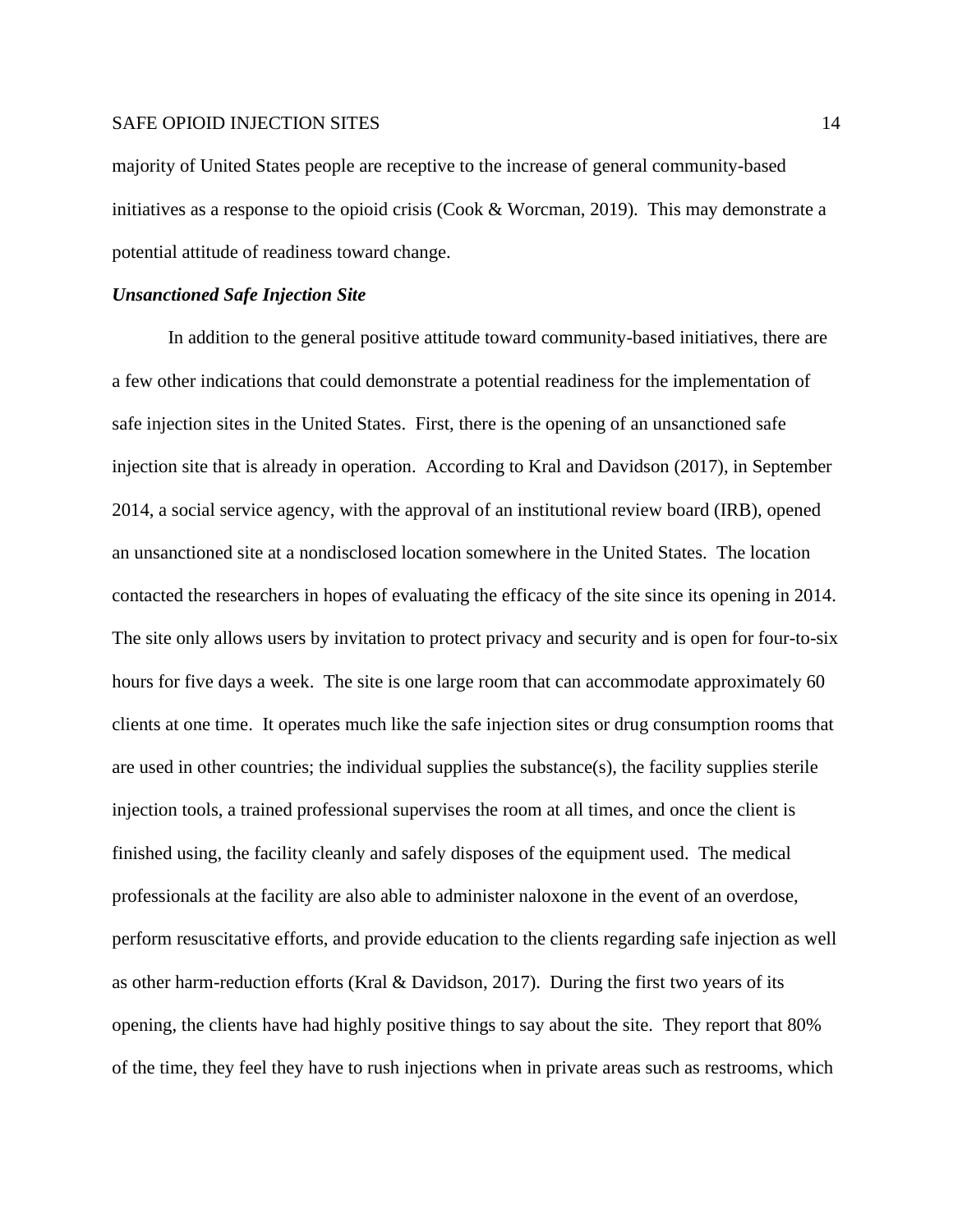can cause trauma to the blood vessel. When injecting in the site, they do not feel rushed and are able to use better technique, reducing skin infection and damage to blood vessels. Over 90% of the clients report that if the site was not in operation, they would be forced to use drugs and dispose of the needles in public, including in restrooms, streets, and parking lots. Finally, the site estimates because of its resources and availability, there were 1725 instances of improper, unsafe disposal of needles and syringes avoided during its first two years of operation. The evaluators noted it is likely even more benefits could come forth from the site if it was sanctioned. Currently, the site does not have licensed medical personnel but just individuals who are trained in resuscitative efforts and naloxone administration. Thus, the full benefits of the site may be unknown (Kral & Davidson, 2017). However, although limited in its scope, it seems to be highly effective to the extent that it can be at the current time.

The same evaluators conducted a qualitative study on the participants of the same unsanctioned site mentioned above (Davidson et al., 2018). Davidson et al. (2018) interviewed 23 individuals associated with the facility, including the clients, faculty and staff, and volunteers at the site to determine how the facility impacted their lives as well as how the illegality of the situation affected the ability to provide services at the site. The interviewers determined the facility, though unsanctioned, is able to produce a lot of the same results as sites which are legally sanctioned in other countries. One area of noticeable difference on behalf of the users is the overall well-lit aspect of the site and cleanliness the facility has to offer, something which is seen in legally sanctioned facilities outside of the United States. Several clients commented that because they did not have to rush to inject drugs, the overall condition of their arms was much better than when having to rush to inject in public areas. Other users described the benefit of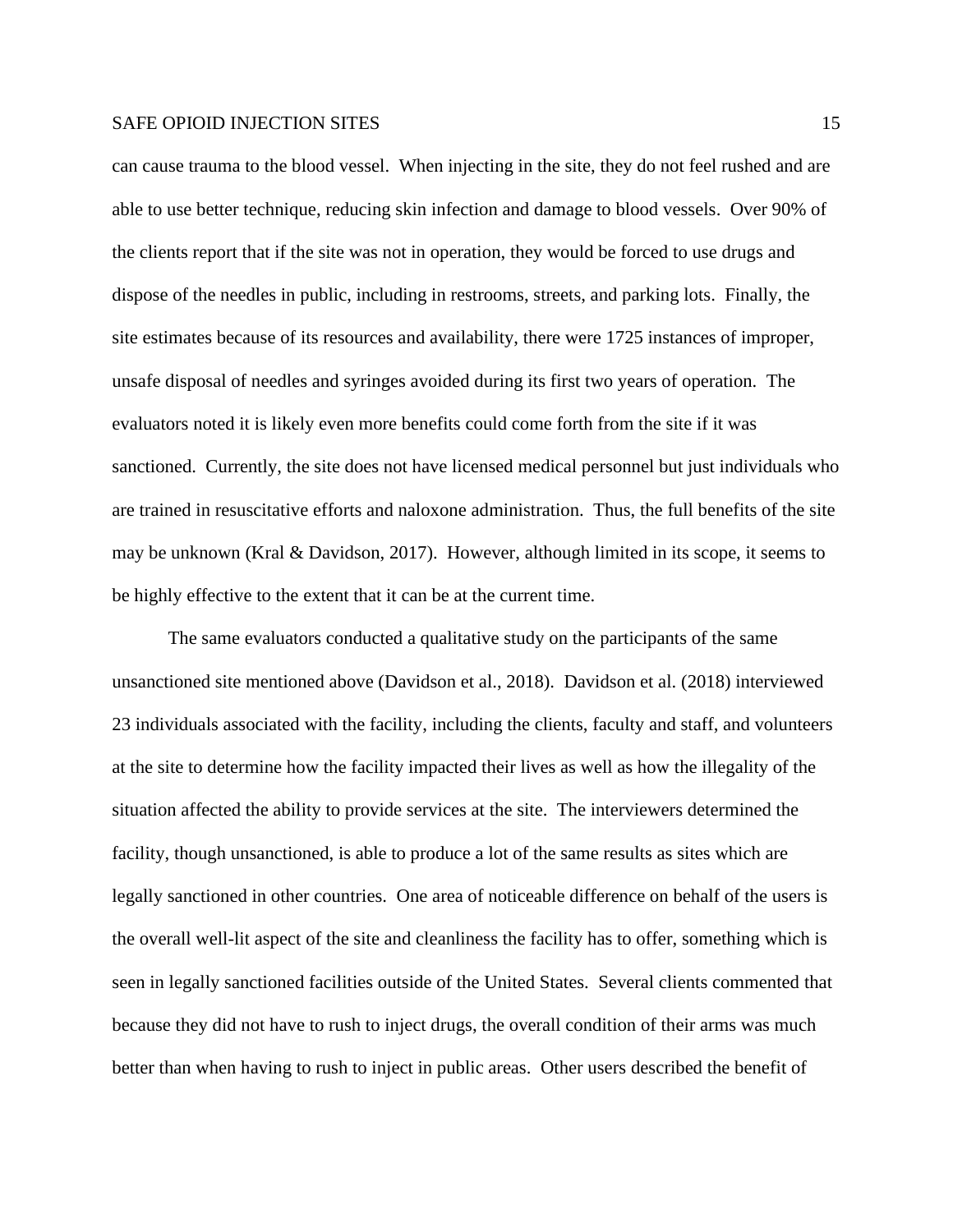learning needle and syringe safety in that there were fewer skin infections and abscesses because of the accessibility of clean equipment. They were able to learn the importance of not reusing the same needles and syringes each time they inject, to not share with other people, and to not dispose of needles and syringes just by throwing them in the trash. They also stated that they had been educated on how to use naloxone in cases of overdose and how to recognize overdose symptoms (Davidson et al., 2018).

Another aspect the clients commented on is the lack of stigma that is associated with the safe injection site. When the clients use in public, they are forced to do it as quickly as possible to prevent people from seeing what is occurring; however, there are instances of being seen by others, accompanied by shaming and stigmatizing. They do not find that to be the case inside the safe injection site. The employees and clients have found a sense of community and understanding; despite the circumstances, they are able to be compassionate toward one another and create an area that is nonjudgmental and accepting (Davidson et al., 2018). They comment that even the illegality of the situation enhances their sense of camaraderie and community. Once again, this concept of community is something that has been found universally among legally sanctioned safe injection sites. Thus, the existence of this unsanctioned injection site and its apparent success and support from those who use it may serve as a signal for readiness for change.

#### *Cost-Benefit Analyses*

An additional consideration regarding readiness for change and feasibility is cost of implementing the safe injection sites. Two cost-benefit analyses were created for cities which are seriously considering, and would seem to benefit from, opening the sites: San Francisco,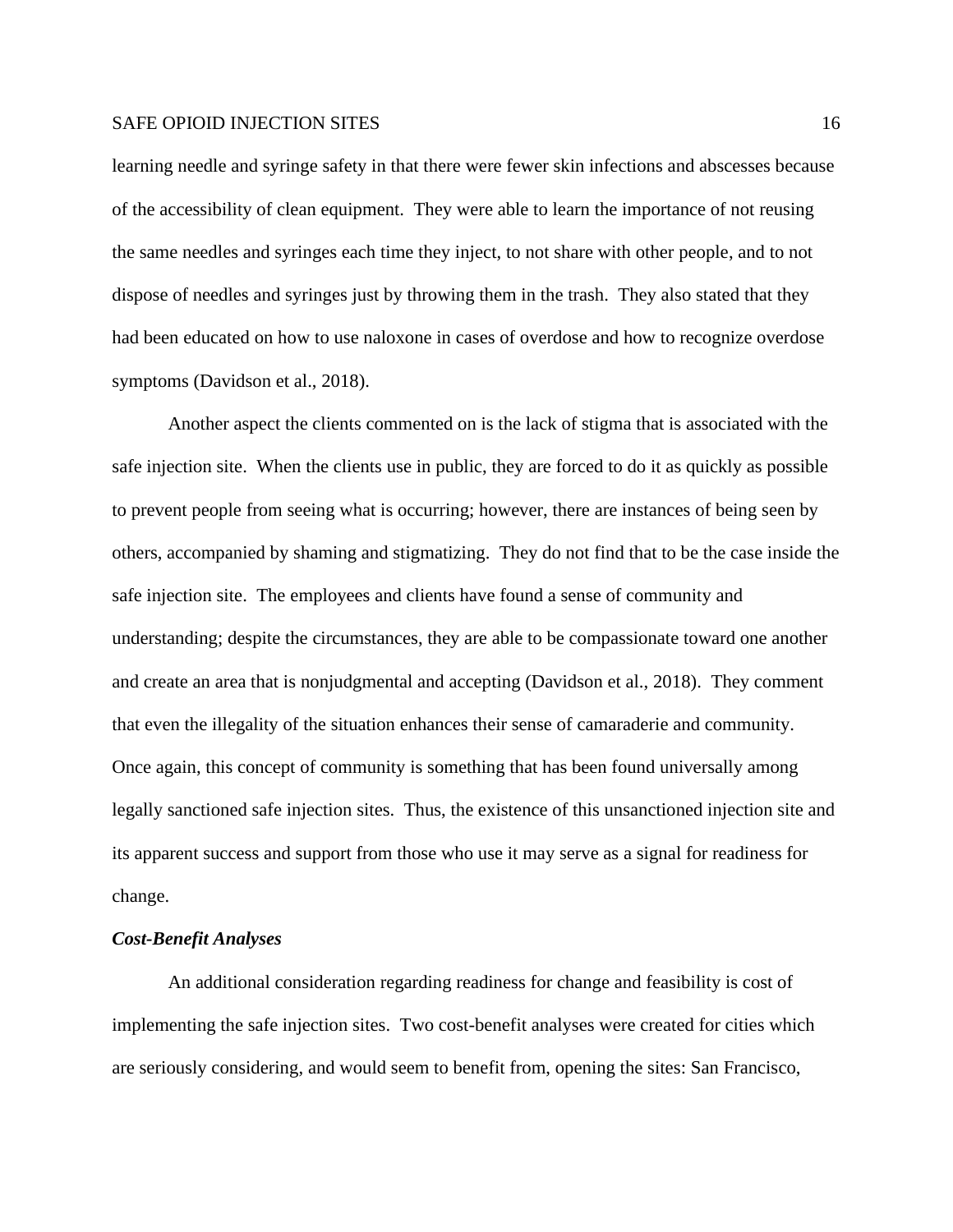California, and Baltimore, Maryland (Irwin et al., 2016; Irwin et al., 2017). The first cost-benefit analysis for the creation of a safe injection site was created in 2016 for San Francisco (Irwin et al., 2016). The analysis was conducted on the premise the potential site would be of the same size and capacity as the main facility in Vancouver, Canada, that was previously discussed. The researchers accounted for upfront costs, operating costs, the cost of equipment and staff, and the increased cost of living in San Francisco as opposed to Vancouver. The annual total cost came to approximately \$2.6 million. Though this upfront cost seems high, the analysts accounted for the estimated savings that would come from opening a site, including averted HIV and hepatitis C infections, reduced skin-and-soft tissue infections, averted overdose deaths, and increased medication-assisted uptake, saving approximately \$6.1 million annually (Irwin et al., 2016). Essentially, this would be a major operation to implement as well as an expensive endeavor, likely leading to increased taxes. However, it is believed the perceived benefits of this site would outweigh the cost because, in total, every dollar spent to establish the facility would yield a \$2.33 return and result in several million dollars more saved each year than spent to keep the facility operating (\$4 million net savings). Although this cost-benefit analysis was done for the potential opening of a safe injection site, it yielded very positive and hopeful results regarding the facility's potential success.

Irwin et al. (2017) conducted a similar cost-benefit analysis in 2017 for Baltimore, Maryland. According to the analysts, Baltimore has one of the highest overdose fatality rates in the United States with numbers increasing each year as heroin-laced fentanyl is becoming more easily available and more frequently distributed. The cost of opioid-related overdoses and hospitalizations is quite significant, and it is believed that potentially opening a site in this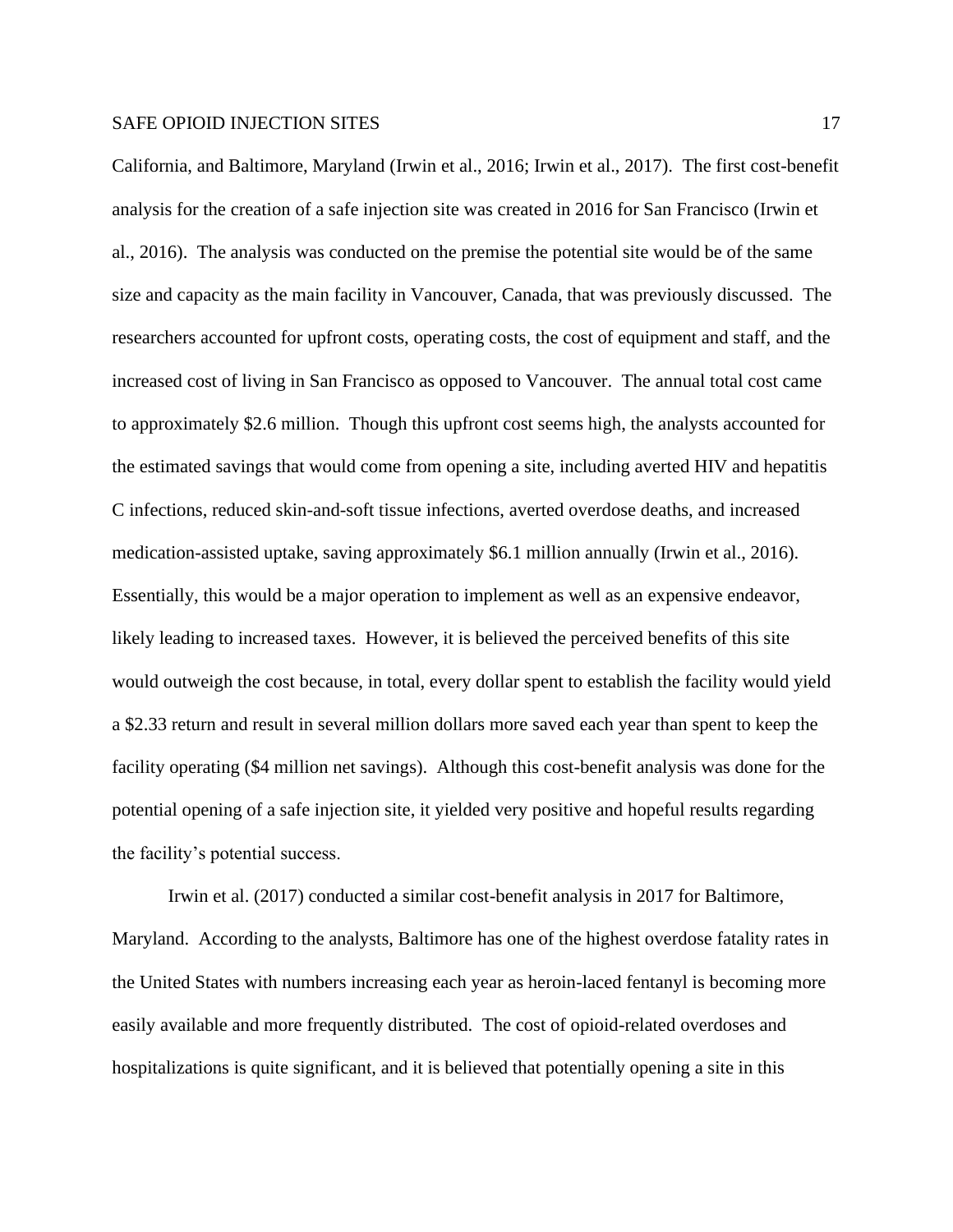location would be beneficial to the community and help to alleviate some of these costs. Much like the cost-benefit analysis for San Francisco, the analysts used the facility in Vancouver as a reference point and model for a potential site in Baltimore in regard to staff, size and capacity of the facility, equipment, and operating cost. They accounted for the upfront and operating costs as well as for the increased cost of living in Baltimore compared to Vancouver. At the conclusion of the study, it was deduced the facility itself would cost \$1.79 million annually and result in a savings of \$7.77 million with the net savings being \$5.98 million. Included in the savings are the prevention of HIV and hepatitis C cases secondary to needle sharing, prevention of hospitalizations secondary to skin-and-soft tissue infections, decreased overdose fatalities, reduced ambulance calls, and increased medication-assisted treatment benefits. The cost of this facility appears lofty as well and would likely increase taxes, but the benefit outweighs the cost again because, in total, it was revealed for every dollar spent to establish the facility, there would be a \$4.35 return, with net savings being approximately \$6 million each year. This is an 87% higher cost-benefit ratio and a 71% higher total net savings in comparison to San Francisco. Additionally, the Baltimore facility is estimated to be significantly more effective in preventing overdose deaths, with an estimated 5.9 lives saved annually in Baltimore and 0.24 lives saved annually in San Francisco. Because of the potential benefits demonstrated by the study, the researchers recommend the consideration of opening such a facility in Baltimore, a fact which those in authority should consider as this idea gains more popularity in the United States.

#### **Barriers to Implementation**

Despite indications that the United States is ready for implementing localized safe injection sites, there are significant barriers to this change as well. First, in the United States,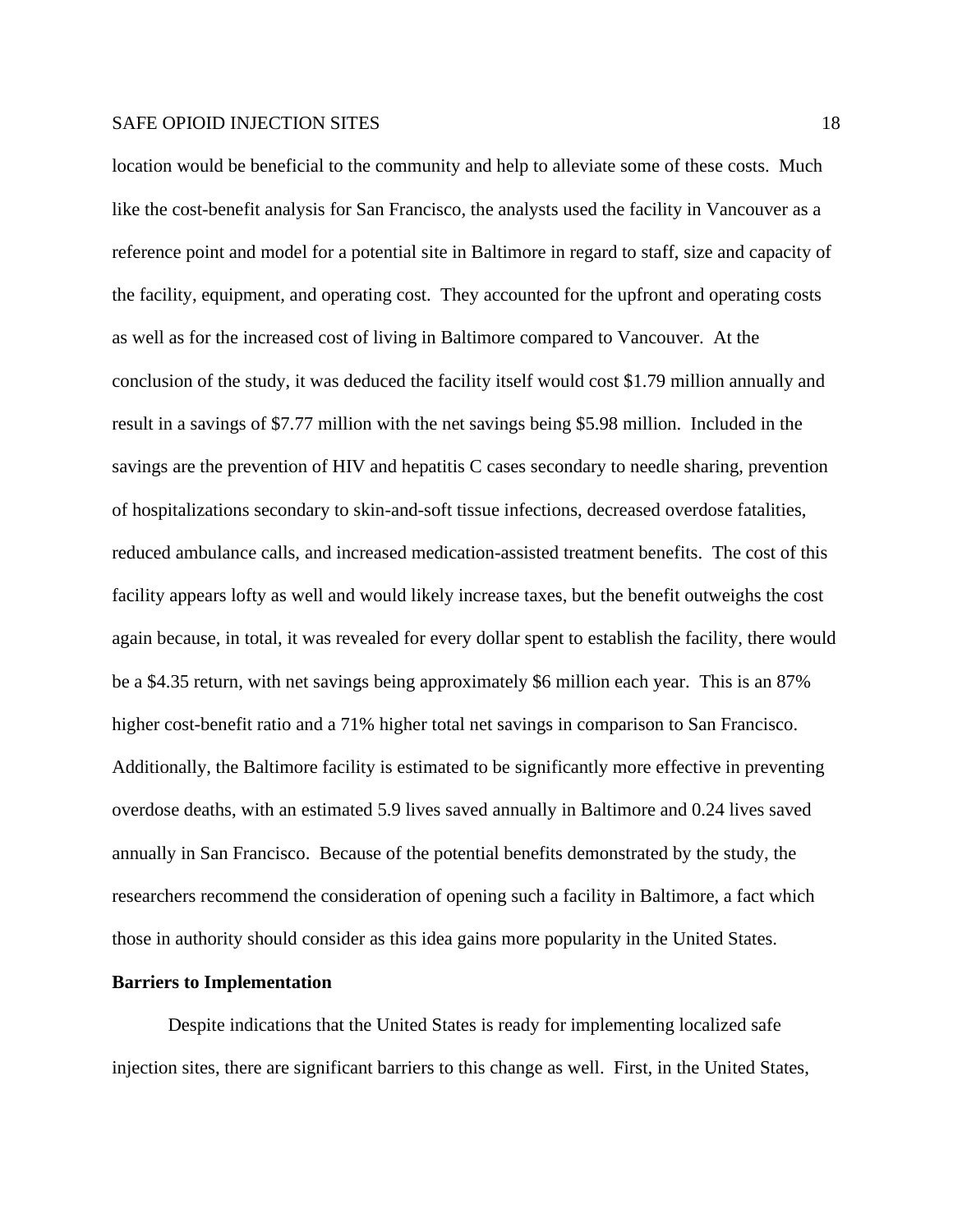there are multiple legislative acts and federal laws that would conflict with individual states' authorities to establish safe injection sites (Nadelmann & LaSalle, 2017). The implementation of the sites would directly violate federal laws regarding possession of and consumption of illicit substances, thus making it difficult for individual states to implement safe injection sites. Some states and municipalities, however, supersede the authority of the federal government and would be able to establish sites independently, such as Baltimore, Seattle, San Francisco, Philadelphia, New York City, and Ithaca (Barry et al., 2019). Regardless, those individual cities comprise a miniscule portion of the country, creating a barrier to nationalized change. In addition to federal and state laws being in place, there is a great deal of political resistance as well (Kennedy & Kerr, 2017). There are several senators in Congress who are opposed to safe injection sites and have denounced proposed state legislative acts for the legalization and implementation of safe injection sites. Because a change such as this would have to be approved and authorized on the legal side, governing officials would have to be in support, and at the current time, there is too much resistance for such a change to be enacted, thus creating a significant barrier to change (Kennedy & Kerr, 2017).

Despite legal regulations that may cause barriers to change, there is also the issue of the attitudes of the American public toward the implementation of safe opioid injection sites. In July of 2017, Barry et al. (2019) conducted a study to determine what the general American attitude is toward these sites. The researchers selected 10 arguments for and 7 arguments against the implementation of safe injection sites and sent them out in a survey for a total of 1004 respondents. The respondents were asked to rate their agreement with each argument using the Likert scale from 1 (strongly disagree) to 5 (strongly agree). After an in-depth analysis of the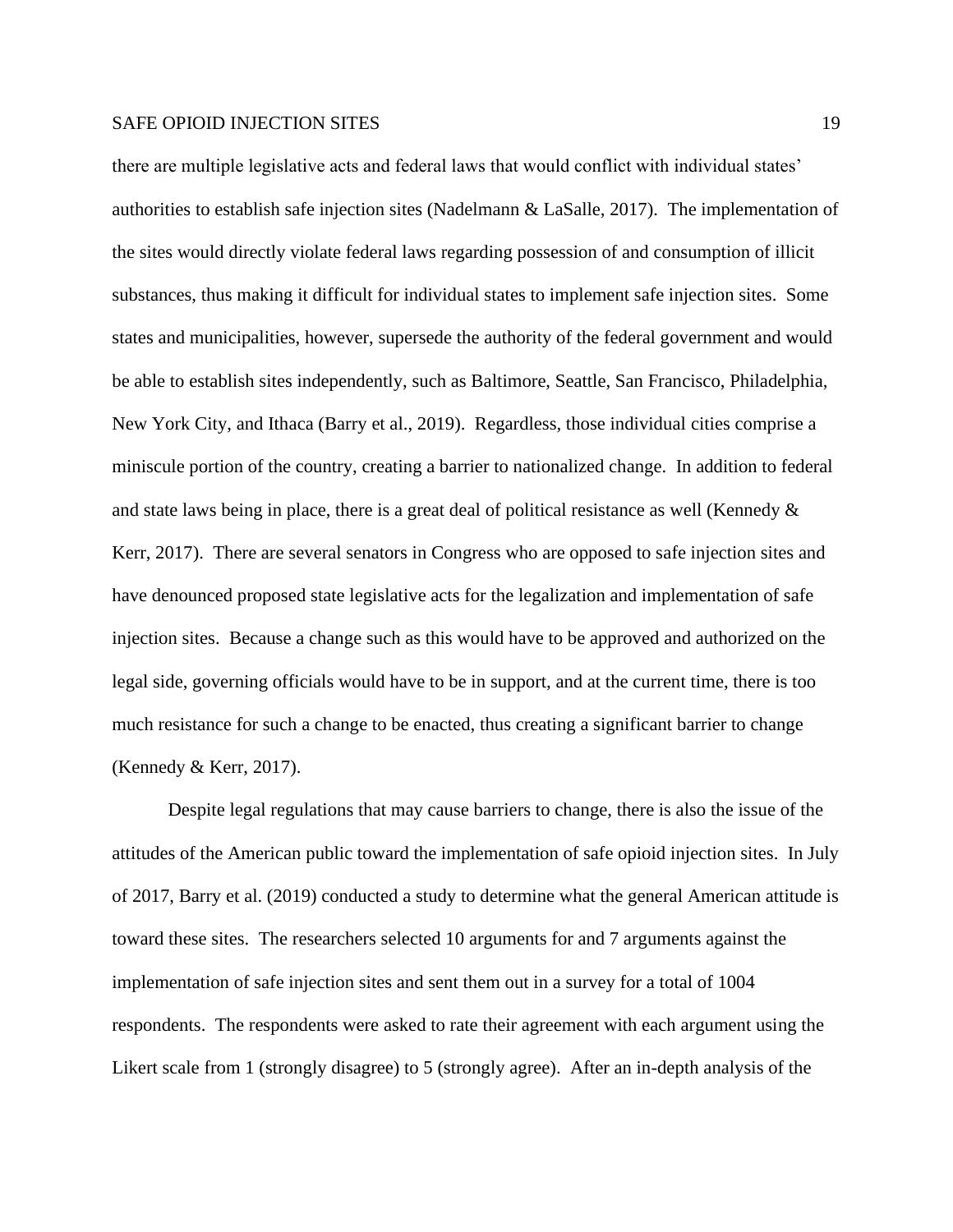data, the researchers discovered the respondents rated the 7 arguments opposing the implementation of safe injection sites higher than the 10 arguments supporting the implementation of safe injection sites. The respondents also listed their reasons for their ratings of each argument, as indicated by the following paragraph from the study:

The most popular arguments in opposition to legalization were that public funds are better spent on improving opioid addiction treatment (58%) and that drugs used at these sites are illegal (56%). All of the other arguments in opposition to safe consumption sites were endorsed by a majority or near majority of respondents including [the following]: Sites encourage people to continue using drugs (53%), they make it easier for people to use drugs (52%), they would lead to more illegal activity in the neighborhoods where they are located (51%), medical professionals would be encouraging harmful health behaviors like opioid use (50%), and government should not tolerate illegal activity (49%). (Barry et al., 2019).

As the researchers were conducting this research, they ensured the participants were a fair representation of the American public to present the most accurate results possible. Essentially, what they discovered is there is a general hesitancy toward the implementation of safe injection sites for a variety of reasons, including that taxpayer money could be spent on other alternatives and the apparent illegality that the sites would endorse and allow for. The researchers also noted less than half of the total respondents gave support for the arguments in favor of implementing safe injection sites, with the more popular arguments being that the sites would be better for drug abusers than arrests, decrease infections from needle sharing, decrease hospital costs, help connect drug abusers with resources for treatment, redirect law enforcement focus to violent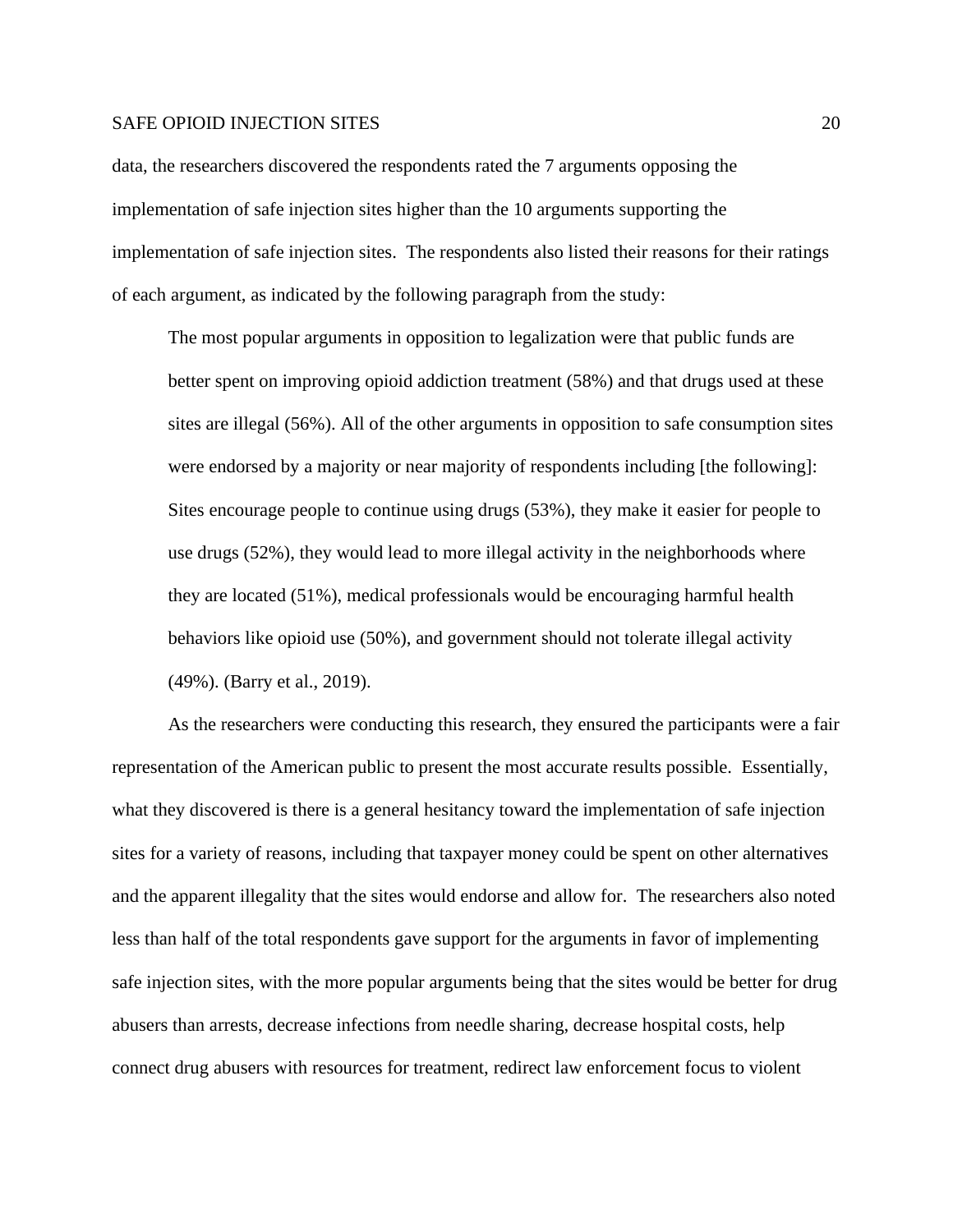crimes rather than small drug offenses, and reduce the mortality rate associated with overdose (Barry et al., 2019). Despite the presentation of valid arguments from both sides, the overarching opinion for the general American public is a non-receptive attitude toward the implementation of safe injection sites.

The authors also noted these findings directly correspond with a separate study that was conducted in 2018 which revealed a mere 29% of the United States' adult population would be in support of safe injection sites (McGinty et al., 2018). McGinty et al. (2018) used a similar means of obtaining the data as Barry et al. (2019): via an online survey. Their study surveyed 1429 United States adults using equal probability sampling to ensure the most accurate representation of the American public. Participants were sent links to surveys that were introduced with descriptions of two harm reduction programs: the implementation of safe injection sites and syringe service programs. After the descriptions of each, the participants were then asked to rate their support for those two things via the Likert scale where 1 is strongly oppose and 5 is strongly support. The researchers also asked questions designed to assess the stigmas and prejudices toward opioid abusers. After the study concluded, the researchers determined only 29% of the American public would be in support of the implementation of safe injection sites, and 39% would be in support of legalizing syringe service programs in their local communities. They also discovered those who were in opposition to safe injection sites tended to have more stigmas toward opioid abusers (McGinty et al., 2018).

One interesting fact noted in both studies by McGinty et al. (2018) and Barry et al. (2019) is the responses to the surveys correlate with political affiliations of the participants. Both studies deduced that Democrats and Independents are more likely to be in support of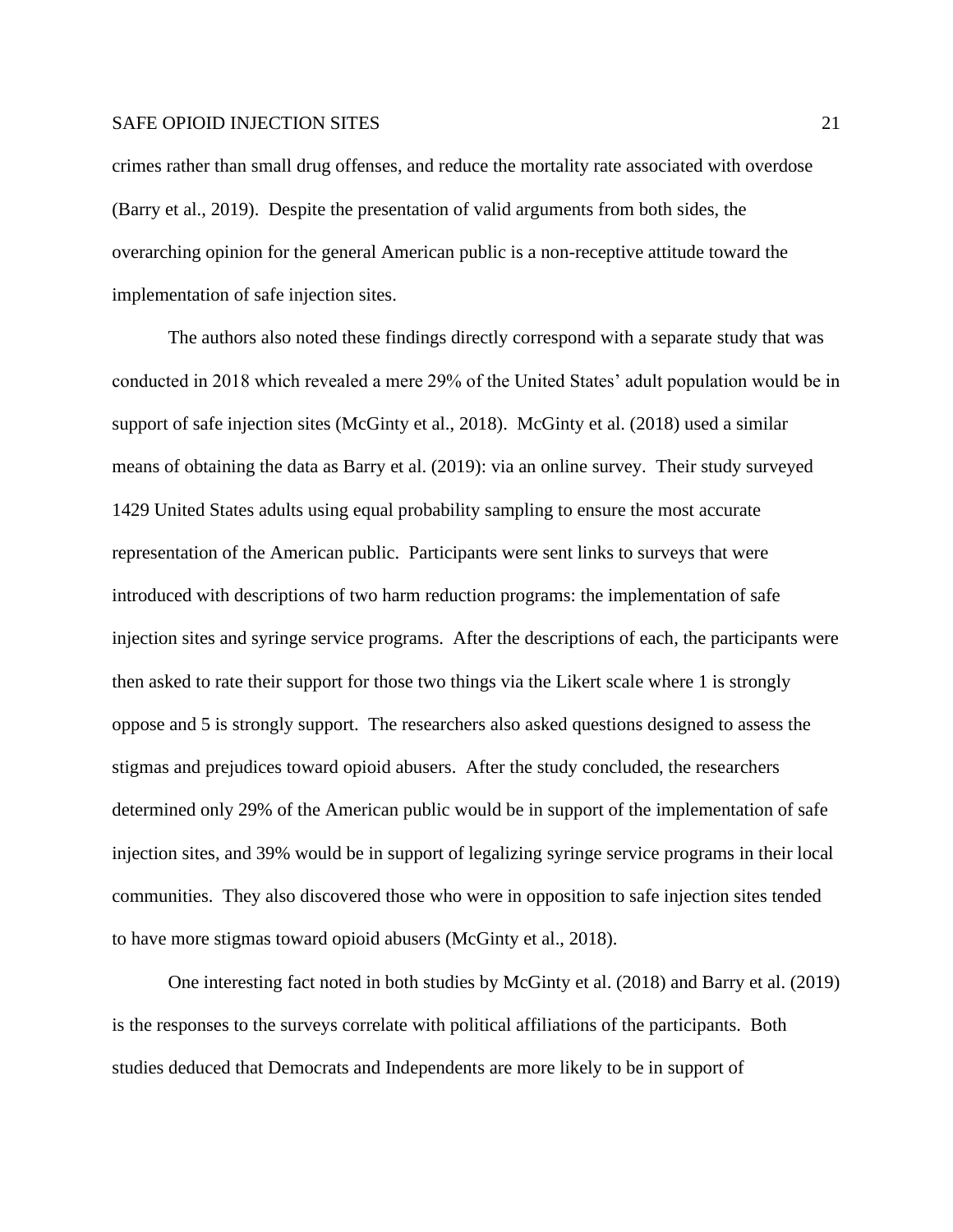implementing safe injection sites and other harm-reduction strategies whereas Republicans are more likely to be resistant as well as stigmatize individuals with a substance use disorder. This explains why states which are more left leaning on the political spectrum (New York, California, and Washington) have already begun interventions in support of implementation, such as gaining legislative approval for pilot studies and sites; where there is public support, interventions and policies gain more traction and success. Republican states, on the other hand, are much more resistant. Because of this divide, it is difficult to discuss safe injection sites on a national level. The overarching theme of the attitude of the American public toward safe injection sites is a negative perception of the sites themselves as well as the individuals who would be using them. Should the United States choose to permit legalization of some of these sanctioned sites, those in leadership positions with the authority to approve policies should be aware of the significant barriers to change that exist.

#### **Role of the Nurse**

One of the most important considerations as safe injection sites are gaining more popularity as a harms-reduction strategy is how the implementation of the sites will impact the role of and perception of the nurses in the facility. Nurses are among the most trusted individuals: advocates, protectors of rights, caregivers, and so much more. In fact, they have maintained the status of being the most trusted profession for the last several years (Gaines, 2021). How, though, would the implementation of the sites change the role of these healthcare providers?

Gagnon et al. (2019) created a consensus statement to clarify the ambiguity of this by addressing the philosophy of care, framework, nursing role, training requirement, and needs of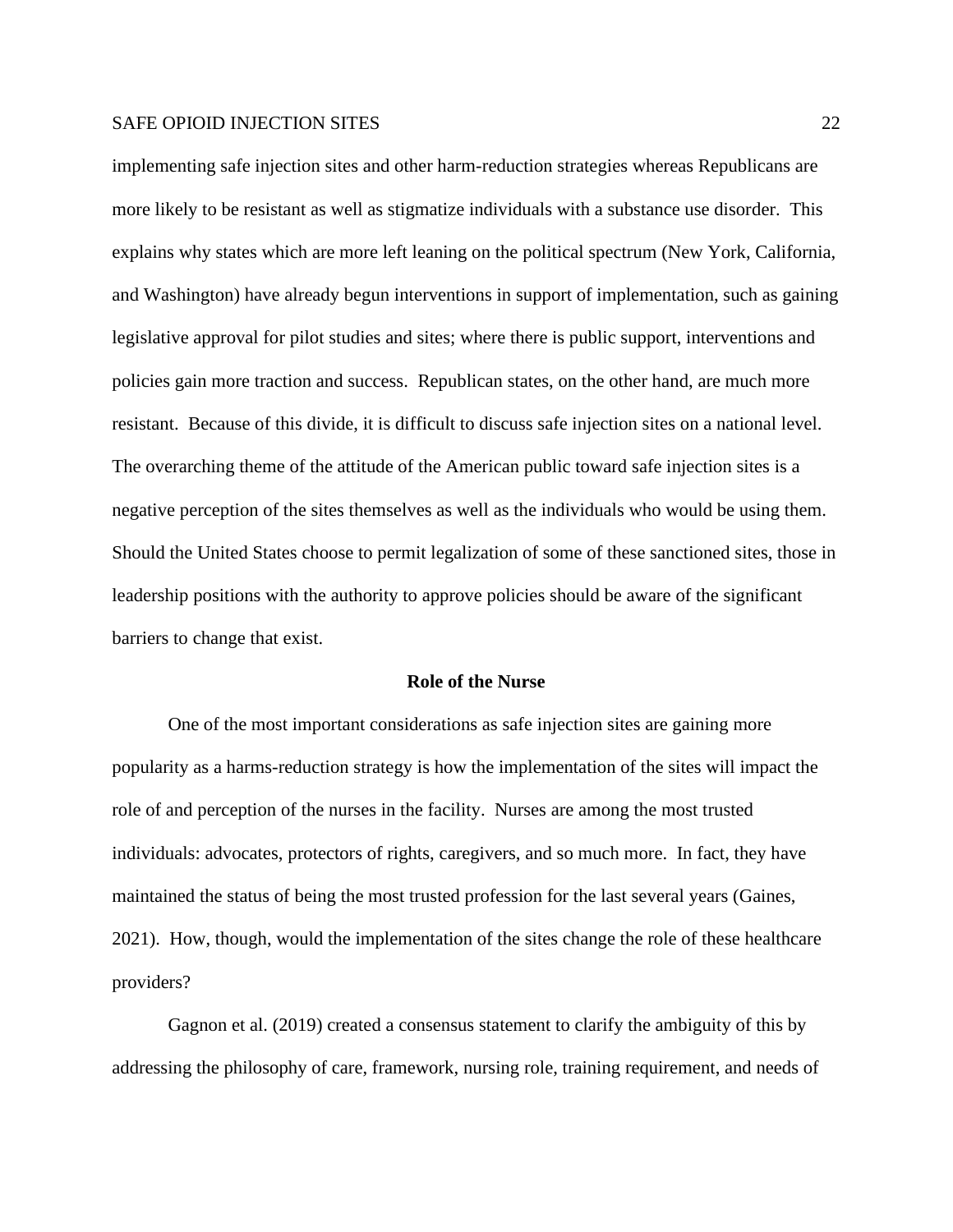nurses within safe injection sites. Despite safe injection sites not being legally sanctioned, the philosophy of care remains the same: promoting harms-reduction strategies and promoting health equity. Nurses are to be nonjudgmental and provide holistic care to patients regardless of the circumstances that bring them into the sites as well as choose to be advocates for patients in regard to health disparities, which cause inequity in the provision of health services. Patients that will enter the sites fall under the category of a vulnerable population, and it is the responsibility of the nurse to protect and to advocate for the patients. Nurses should offer a variety of services in the site and not limit their scope of practice because of the nature of the facility, including providing education, testing, and treatment initiation if this a route that a client wants to pursue. In other words, the role and scope of practice of the nurse should not change. However, a key distinction between being a nurse in a regular care facility as opposed to a safe injection site is the need for specific training in regard to opioids, pain management, drug policy, overdose recognition and resuscitation, and substance use treatment models. Research has demonstrated that there is a huge deficit in nursing education regarding the opioid crisis and pain management, so it is essential that this training would be provided to nurses prior to working in one of these facilities so that the most optimal care can be provided (Gagnon et al., 2019). As previously stated, though, nurses are not to actively inject the patients with the drugs brought to the facility nor provide drugs for injection. They are there to educate the patients on safeinjection practices, the importance of using clean needles and syringes, how to dispose of the equipment properly, recognize signs of overdose and provide resuscitative efforts, and help to direct patients to treatment facilities if that is a route the patient would choose to pursue.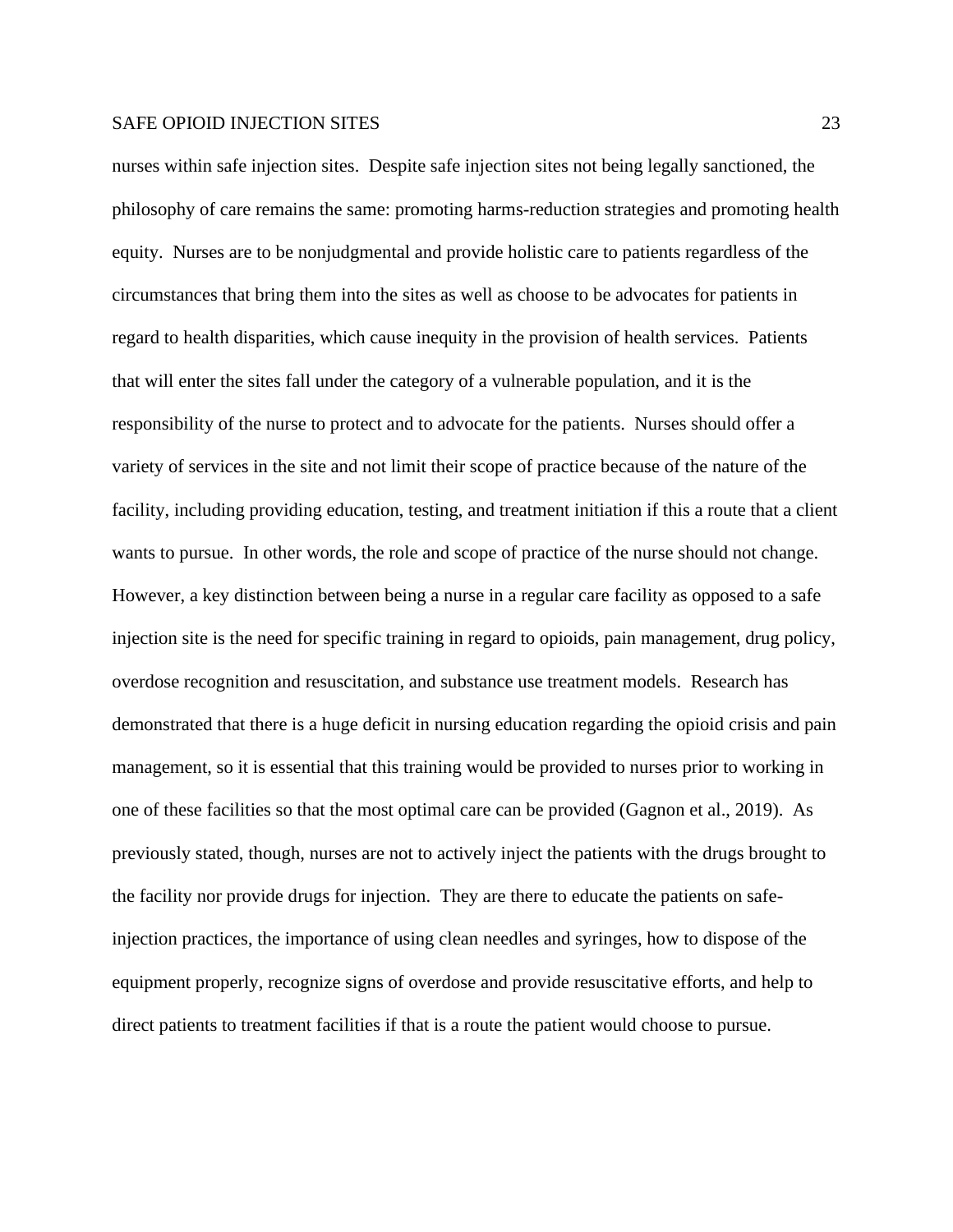Essentially, it is expected that nurses would maintain the same level of care provision, honesty, advocacy, and integrity that is demonstrated in any other care facility.

#### **Ethical Implications**

#### **Beneficence vs Non-maleficence**

A final consideration moving forward with safe injection sites would be the ethical implications that would follow suit, beginning with the ethical principles of beneficence and nonmaleficence. The principle of beneficence is the responsibility of a healthcare provider to promote well-being; it is a direct action done on behalf of the patient for the sake of promoting health (Stone, 2018). On the other hand, the principle of non-maleficence can be summed up in three words: Do no harm. Although they sound similar, the principle of non-maleficence is more passive in that it is the absence of action and requires the intentionality of not harming patients. Additionally, when the principles of beneficence and non-maleficence are being considered, nonmaleficence almost always takes the priority and moral high ground (Stone, 2018). This arises from the idea that it would be better for a healthcare professional to withhold action regarding patient care (non-maleficence) as opposed to taking a direct action (beneficence) that ultimately results in harm being inflicted on the patient. If a direct action from the healthcare provider causes harm to the patient, then the principle of non-maleficence has been violated. Thus, typically, healthcare providers defer to the principle of non-maleficence when the two principles are conflicting with one another. These two principles must be considered when evaluating the ethical side of safe injection sites. On one side, the principle of beneficence would argue that taking action (establishing the site) is optimal for health promotion because of all of the apparent benefits that the sanctioned sites demonstrate, such as reducing hospitalizations, teaching clean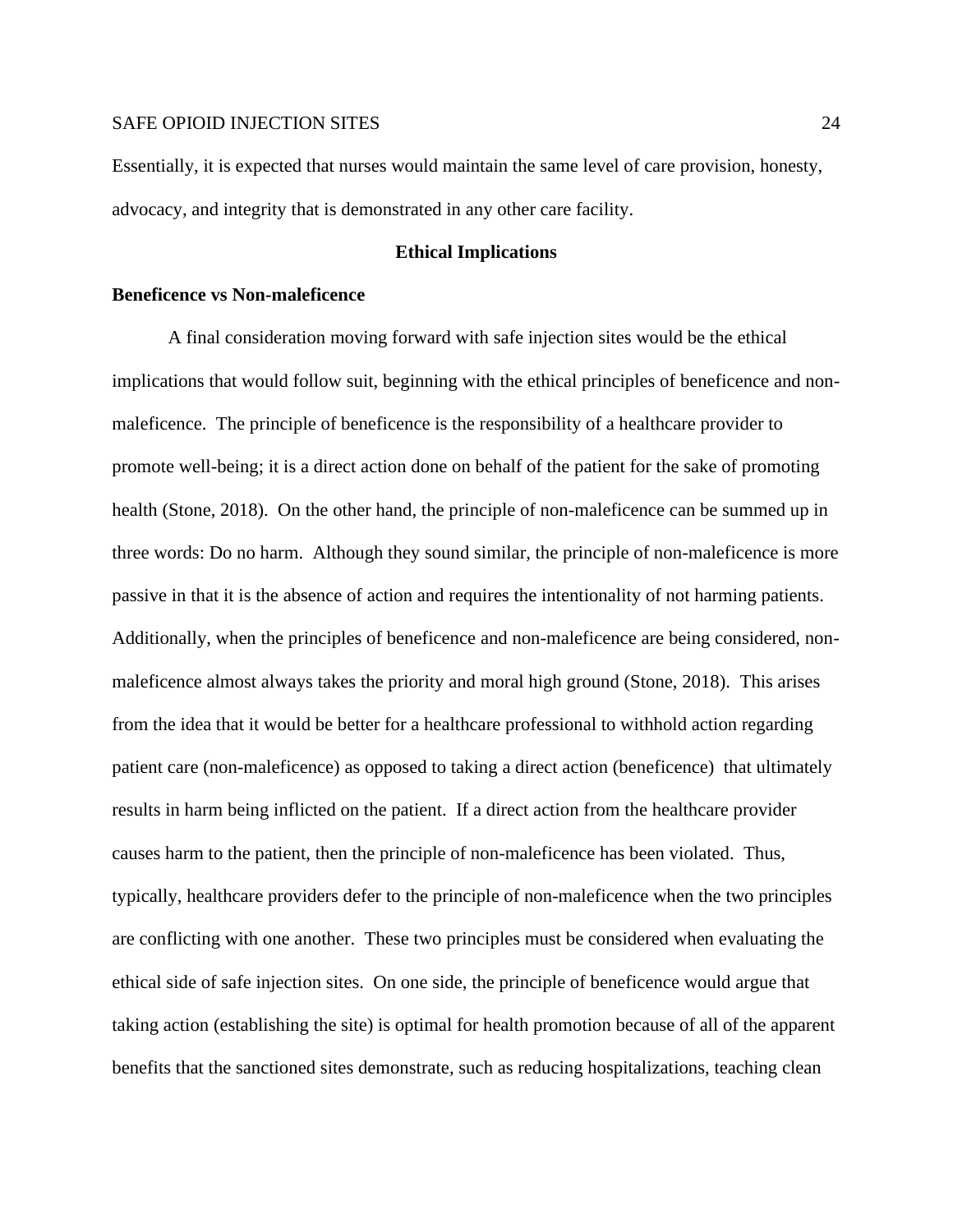syringe and needle use, and reducing opioid-related overdoses in the localities in which the sites are implemented. On the other hand, the principle of non-maleficence would argue that the safe injection sites directly cause harm to the patients in multiple ways and thus violate the concept of "do no harm." First, patients are receiving positive affirmation for doing something that directly harms the body, and the facility reinforces the addiction of the individual and thus causes harm. Rather than establishing a site or location that directs the substance abusers to a treatment facility or rehabilitation or the hospital, the safe injection sites are established with the intent to enable substance-abusing behavior. There are other solutions to the opioid crisis that do not require the allowance and enabling of harmful behavior, and most other substance addiction programs do not promote the use of the substance as a means of treatment. Thus, it is quite important to consider these two ethical principles surrounding the implementation of safe injection sites in the United States.

#### **Vulnerability**

The vulnerable status of the patient population who will be using the sites is a great ethical and moral consideration regarding implementation. Vulnerable populations are those groups of individuals who may readily be taken advantage of in research-based situations (babies, children, disabled, veterans, homeless individuals, etc.) or who have a lower socioeconomic status and thus may not have the same access to medical resources that the rest of society does (Richard et al., 2016). Perhaps the largest issue regarding vulnerable populations is the lack of equal access to primary healthcare and other healthcare resources. Unfortunately, this results in poorer health outcomes for individuals who fall into vulnerable populations. In fact, it is readily known and accepted that substance abusers fall under this category and do not have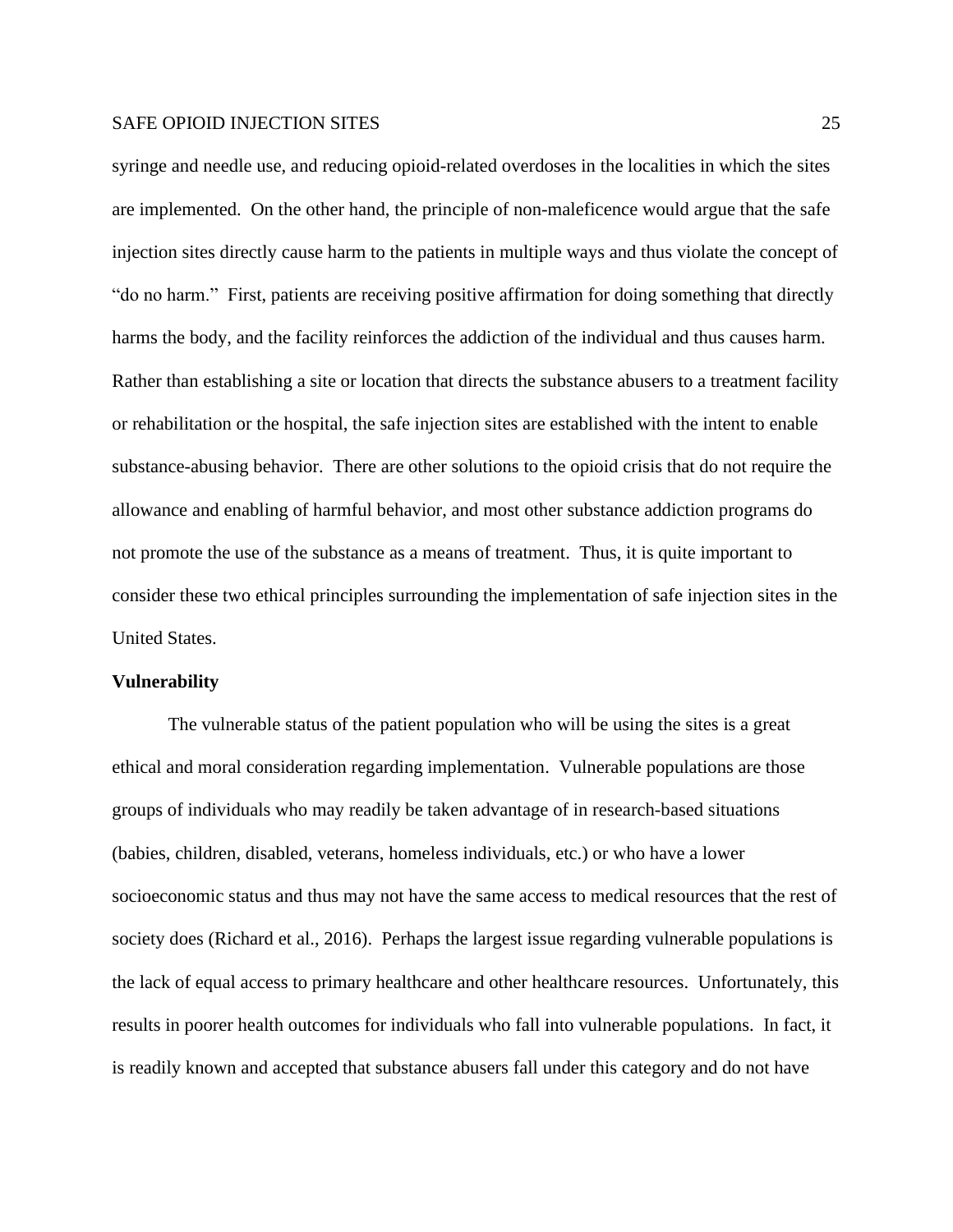equal access to many treatment options or primary healthcare providers (Richard et al., 2016). Therefore, when it comes to the topic of safe injection sites, the vulnerability of the substance abusers who are potentially going to use these facilities must be considered. It is well-known the primary purpose of the sites is not to provide or refer patients to rehabilitation facilities for actual treatment of the substance use disorder (Drug Policy Alliance, 2020). Thus, since the facilities are not directing clients toward treatment, could they potentially be contributing to the health disparities and inequities which these patients face already by deterring them from receiving and seeking out primary care? If they are not being referred to treatment, they are not gaining access to a primary healthcare provider, which is just contributing to the vulnerability of the population that already exists. Therefore, it must be taken into consideration as the United States considers safe injection sites as a solution to the opioid crisis.

#### **ANA Code of Ethics**

Nurses specifically have a set of ethical and moral principles set forward by the American Nurses' Association to guide their practice. The ANA Code of Ethics (Virginia Commonwealth University, 2021) should be taken into consideration as the possibility of safe injection sites becomes more real, and nurses are hired to work and provide care in these facilities. Provisions 3, 4, 5, 6, and 9 all correlate because they outline nurses' moral responsibility to promote optimal health and safety for their patients (Virginia Commonwealth University, 2021). In support of safe injection sites, these principles can be applied in that, in the localized communities in which the sites are used, there are overdose fatalities prevented, patients are taught safe practice when using needles and syringes, and nurses are able to refer patients to rehabilitation and detoxification facilities if the patient desires. On the other side, however, it can be argued that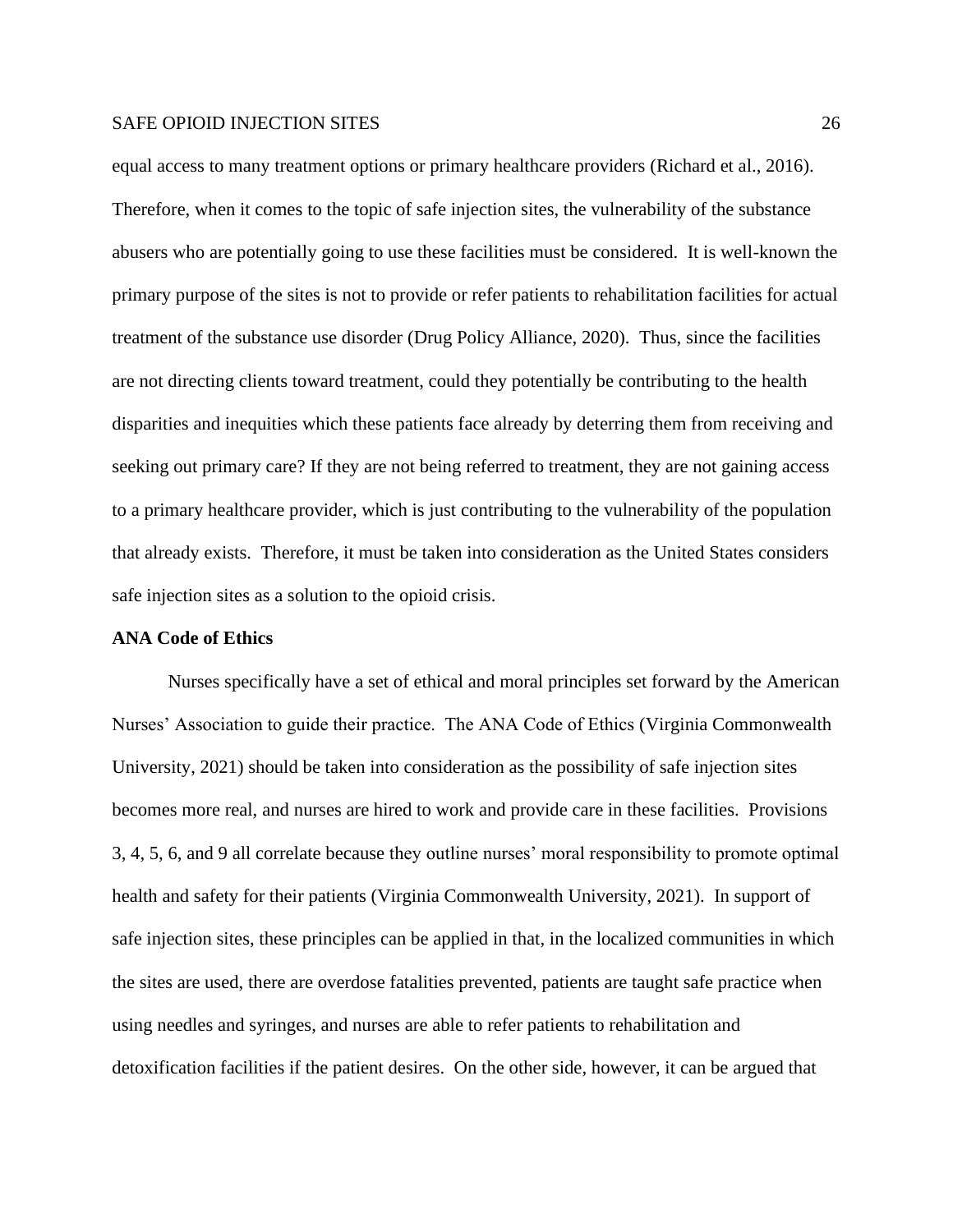safe injection sites violate the provisions regarding health promotion and safety because they allow the individuals to continue to use and abuse drugs rather than initially helping them to seek treatment. The sanctioned facilities in other countries state their primary goal is to create a safe, nonjudgmental environment in which people with substance use disorders can inject illicit substances. Essentially, this means the primary goal is not to reach the root and core of the abuse or to assist the clients with seeking treatment, thus violating health promotion and safety. Thus, there are many ethical and moral concepts that must be accounted for before the United States decides to move forward with the implementation of safe injection sites.

#### **Recommendations and Conclusions**

Overall, there are many, many facets to take into consideration with the implementation of safe opioid injection sites in the United States, including the success of other countries which have chosen to implement them, the efficacy of the sites, the readiness and receptiveness of the United States for such a significant change, the feasibility of implementing them, the impact on the role of nurses, and the ethical and moral principles involved. Although on a surface level the sites may seem like a valid harms-reduction strategy, there should be a considerably larger amount of research conducted to determine their efficacy. Currently, the sites in operation have only been evaluated through quasi-experimental studies and lower levels of evidence such as qualitative studies. Typically, a random-controlled trial should be conducted, as this would provide the strongest evidence for or against implementing the sites. In addition, there are only a few sites that have been studied thoroughly, and those sites even only produce results to a localized community and population. Thus, it is difficult to see benefits that would support generalizing to larger populations because the facilities are limited to a local community in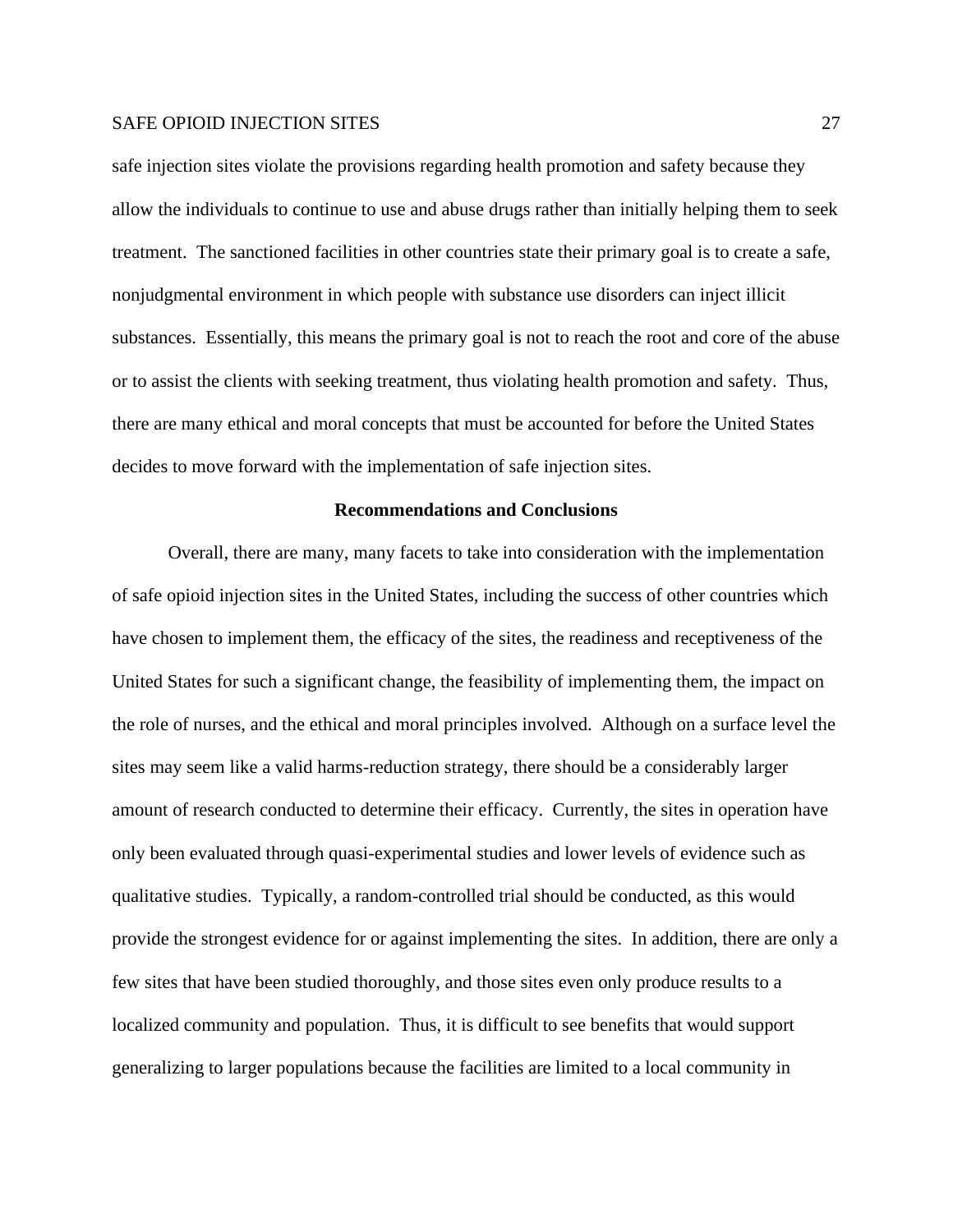scope, practice, and benefit. The lack of evidence-based trials and research is also compounded with a general attitude of hesitancy toward the sites on behalf of the adult American public. Therefore, at the current time, it does not seem that moving forward with the implementation of safe injection sites is the correct route, and the United States should consider alternate options until demonstrating more of a readiness for change.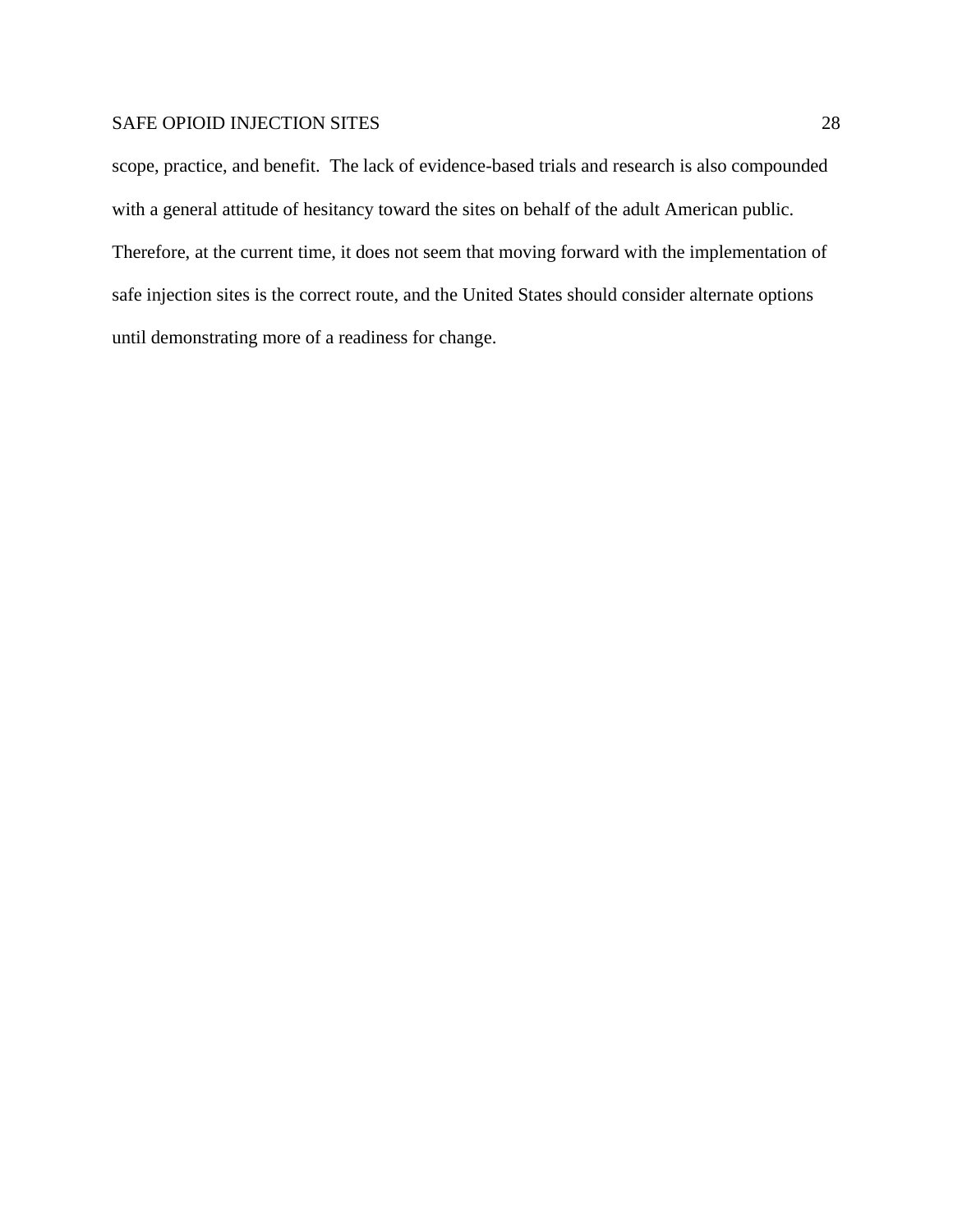#### **References**

- Alcohol and Drug Foundation. (2020). Medically supervised injecting centres. https://adf.org.au/insights/medically-supervised-injecting-centres/.
- Barry, C., Sherman, S., Stone, E., Hendricks-Kennedy, A., Nierderdeppe, J., Linden, S., & McGinty, E. (2019). Arguments supporting and opposing legalization of safe consumption sites in the US. *International Journal of Drug Policy*, *63*, 18-22. https://doi.org/10.1016/j.drugpo.2018.10.008.
- Barry, C., Sherman, S., & McGinty, E. (2018). Language matters in combatting the opioid epidemic: Safe consumption sites versus overdose prevention sites. *American Public Health Association*, *108*(9), 1157-1159. https://doi.org/10.2105/AJPH.2018.304588.
- Caulkins, J., Pardo, B., & Kilmer, B. (2019). Supervised consumption sites: A nuanced assessment of the causal evidence. *Addiction Opinion and Debate*, *114*(12), 1-7. https://doi.org/10.1111/add.14747.
- Cook, A., & Worcman, N. (2019). Confronting the opioid epidemic: Public opinion toward the expansion of treatment services in Virginia. *Health and Justice*, *7*(13), 1-12. https://doi.org/ 10.1186/s40352-019-0095-8.
- Dasgupta, N., Beletsky, L., & Ciccarone, D. (2017). Opioid crisis: No easy fix to its social and economic determinants. *American Public Health Association*, *108*(2), 182-186. https://doi.org/10.2105/AJPH.2017.304187.
- Davidson, P., Lopez, A., & Kral, A. (2018). Using drugs in unsafe spaces: Impact of perceived illegality on an underground supervised injecting facility in the United States.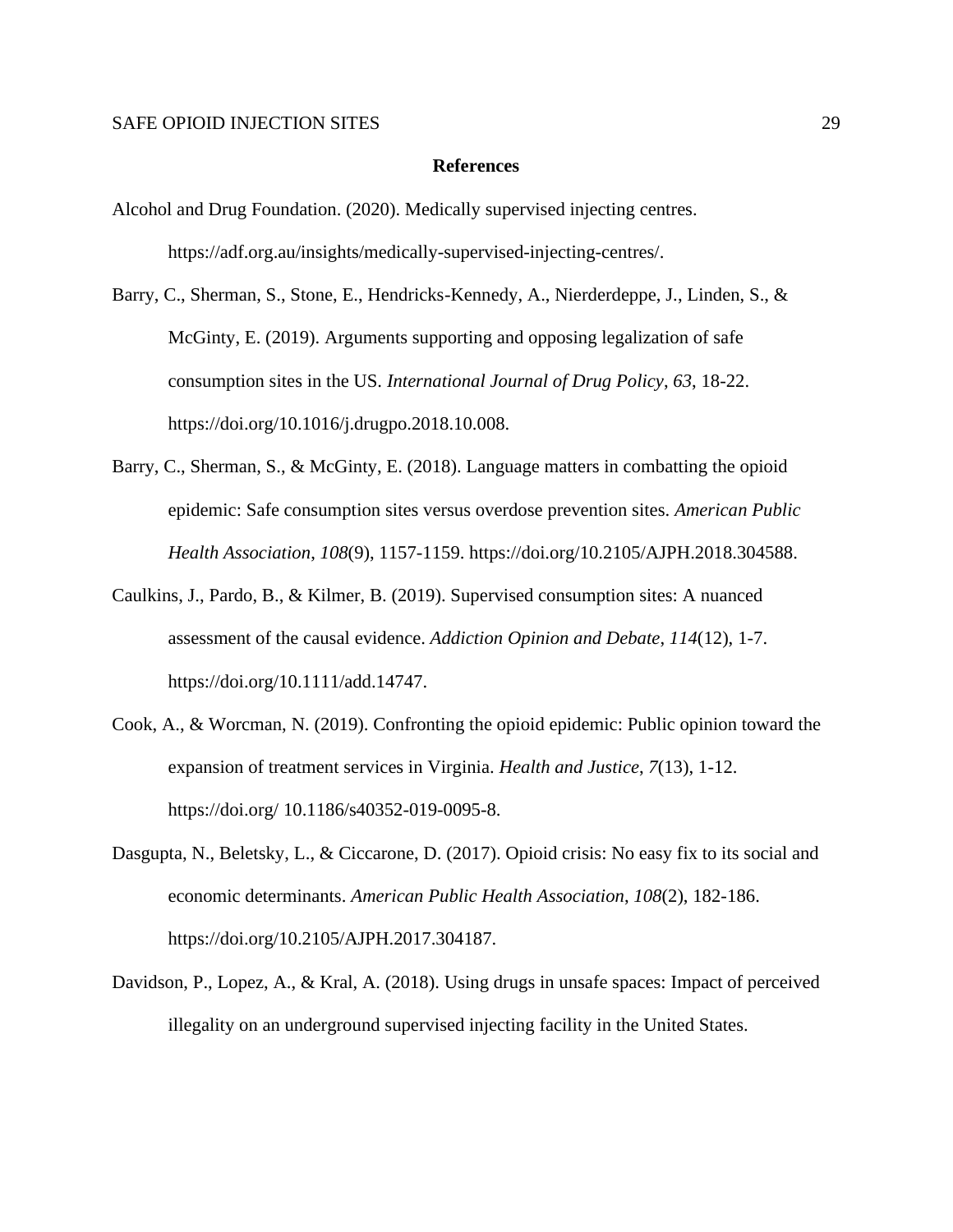*International Journal of Drug Policy*, *53*, 37-44. https://doi.org/10.1016/j.drugpo.2017.12.005.

- Dertadian, G., & Tomsen, S. (2020). The case for a second safe injecting facility (SIF) in Sydney. *Current Issues in Criminal Justice*, *32*(2), 180-192. https://doi.org/10.1080/10345329.2019.1689787.
- Drug Policy Alliance. (2020). Supervised consumption services. Retrieved from http://www.drugpolicy.org/issues/supervised-consumption-services.
- Evans-Agnew, R., Reyes, D., Primomo, J., Meyer, K., & Matlock-Hightower, C. (2016). Community health needs assessments: Expanding the boundaries of nursing education in population health. *Public Health Nursing*, *34*(1), 69-77. https://doi.org/10.1111/hn.12298.
- Gagnon, M., Gauthier, T., Adàn, E., Bänninger, A., Cormier, L., Gregg, J., Gill, S., Horsburgh, K., Kreutzmann, P., Latimer, J., Le Bourhis, G., Livgard, C., Parker, D., Reiremo, T., Telegdi, E., Thorner, T., & White, M. (2019). International consensus statement on the role of nurses in supervised consumption sites. *Journal of Mental Health and Addiction Nursing*, *3*(1), 22-31. https://doi.org/10.22374/jmhan.v3i1.35.
- Gaines, K. (2021). Nurses ranked most trusted profession 19 years in a row. https://nurse.org/articles/nursing-ranked-most-honest-profession/.
- Gross, J., & Gordon, D. (2019). The strengths and weaknesses of current US policy to address pain. *American Journal of Public Health*, *109*(1), 66-72. https://doi.org/10.2105/AJPH.2018.304746.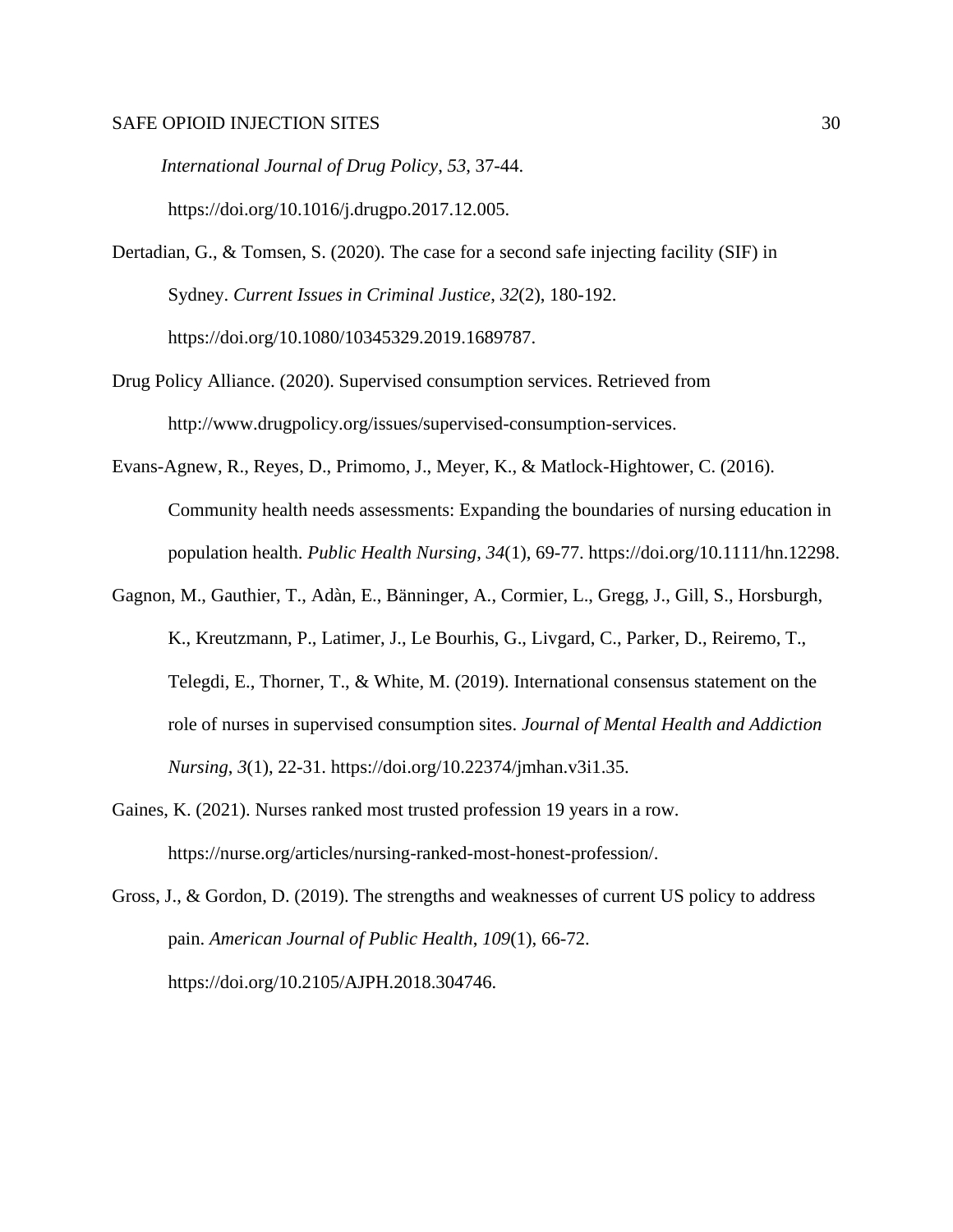- Irwin, A., Jozaghi, E., Bluthenthal, R., & Kral, A. (2016). A cost-benefit analysis of a potential supervised injection facility in San Francisco, California, USA. *Journal of Drug Issues*, *47*(2), 164-184. https://doi.org/10.1177/0022042616679829.
- Irwin, A., Jozaghi, E., Weir, B., Allen, S., Lindsay, A., & Sherman, S. (2017). Mitigating the heroin crisis in Baltimore, MD, USA: A cost-benefit analysis of a hypothetical supervised injection facility. *Harm Reduction Journal*, *14*(29), 1-14. https://doi.org/10.1186/s12954- 017-0153-2.
- Kappel, N., Toth, E., Tegner, J., & Lauridsen, S. (2016). A qualitative study of how Danish drug consumption rooms influence health and well-being among people who use drugs. *Harm Reduction Journal*, *13*(20), 1-12. https://doi.org/10.1186/s12954-016-0109-y.
- Karamouzian, M., Kennedy, M., & Kerr, T. (2017). Public health and public order outcomes associated with supervised drug consumption facilities: A systematic review. *Current HIV/AIDS Reports*, *14*, 161-183. https://doi.org/10.1007/s11904-017-0363-y.
- Kennedy, M., & Kerr, T. (2017). Overdose prevention in the United States: A call for supervised injection sites. *American Journal of Public Health*, *107*(1), 42-43. https://doi.org/10.2105/AJPH.2016.303523.
- Kral, A., & Davidson, P. (2017). Addressing the nation's opioid epidemic: Lessons from an unsanctioned supervised injection site in the US. *American Journal of Preventive Medicine*, *53*(6), 919-922. https://doi.org/10.1016/j.amepre.2017.06.010.
- May, T., Holloway, K., & Bennett, T. (2019). The need to broaden and strengthen the evidence base for supervised consumption sites. *Addiction*, *114*, 2116-2121. https://doi.org/10.1111/add/14789.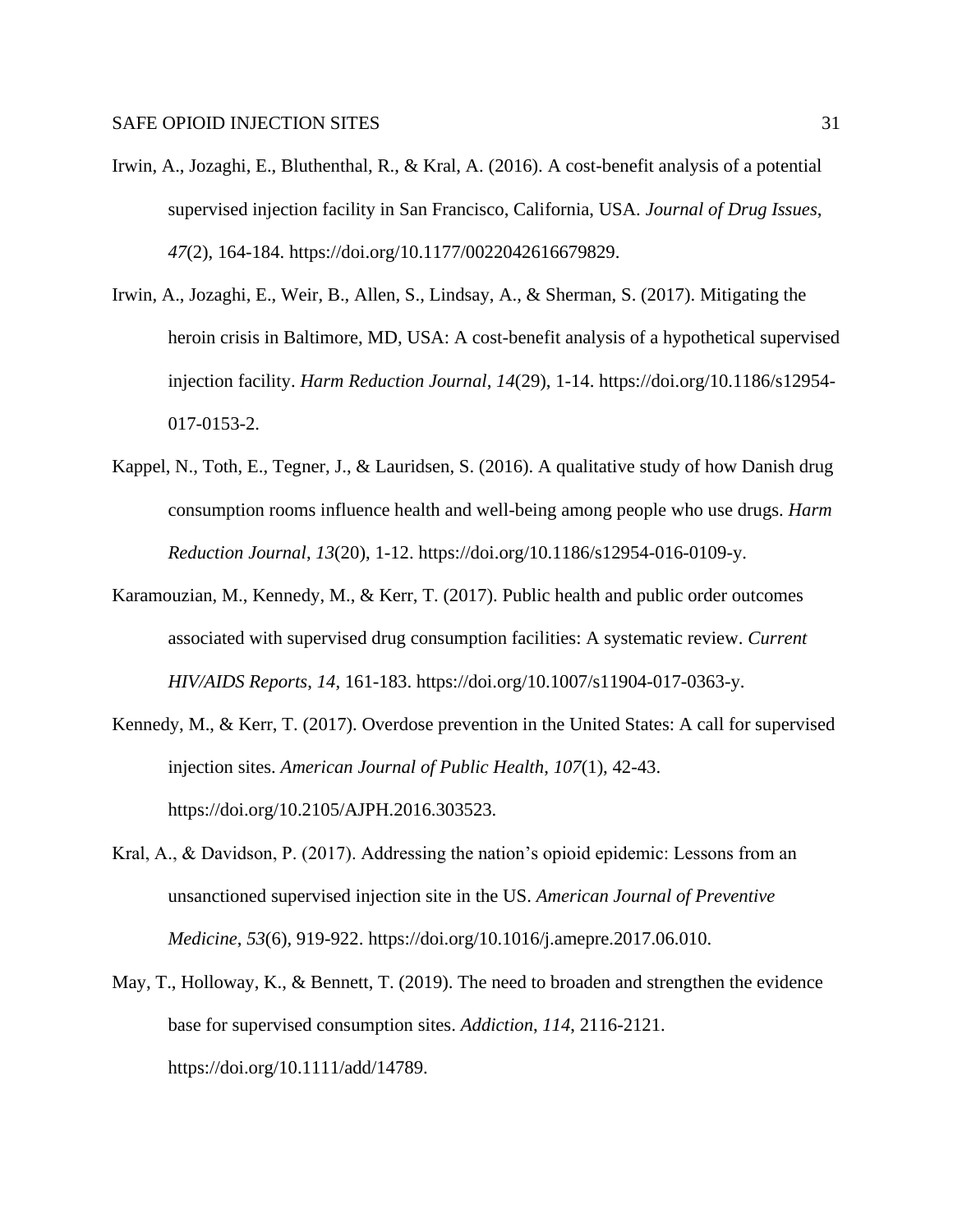- McGinty, E., Barry, C., Stone, E., Niederdeppe, A., Kennedy-Hendricks, S., Linden, S., & Sherman, S. (2018). Public support for safe consumption sites and syringe services programs to combat the opioid epidemic. *Preventive Medicine*, *111*, 73-77. https://doi.org/10.1016/j.ypmed.2018.02.026.
- Molina-Mula, J., & Gallo-Estrada, J. (2020). Impact of nurse-patient relationship on quality of care and patient autonomy in decision-making. *International Journal of Environmental Research and Public Health*, *17*(3), 835. https://doi.org/ 10.3390/ijerph17030835.
- Nadelmann, E., & LaSalle, L. (2017). Two steps forward, one step back: Current harm reduction policy and politics in the United States. *Harm Reduction Journal*, *14*(37). https://doi.org/10.1186/s12954-017-0157-y.
- Ng, J., Sutherland, C., & Kolber, M. (2017). Does evidence support supervised injection sites? *College of Family Physicians in Canada*, *63*(11), 866. https://www.ncbi.nlm.nih.gov/pmc/articles/PMC5685449/.
- Richard, L., Furler, J., Densley, K., Haggerty, J., Russell, G., Levesque, J., & Gunn, J. (2016). Equity of access to primary healthcare for vulnerable populations: The IMPACT international online survey of innovations. *International Journal for Equity in Health*, 15(64), 1-20. https://doi.org/10.1186/s12939-016-0351-7.
- Stone, E. (2018). Evidence-based medicine and bioethics: Implications for health care organizations, clinicians, and patients. *Permanente Journal*, *22*, 18-30. https://doi/org/10.7812/TPP/18-030.